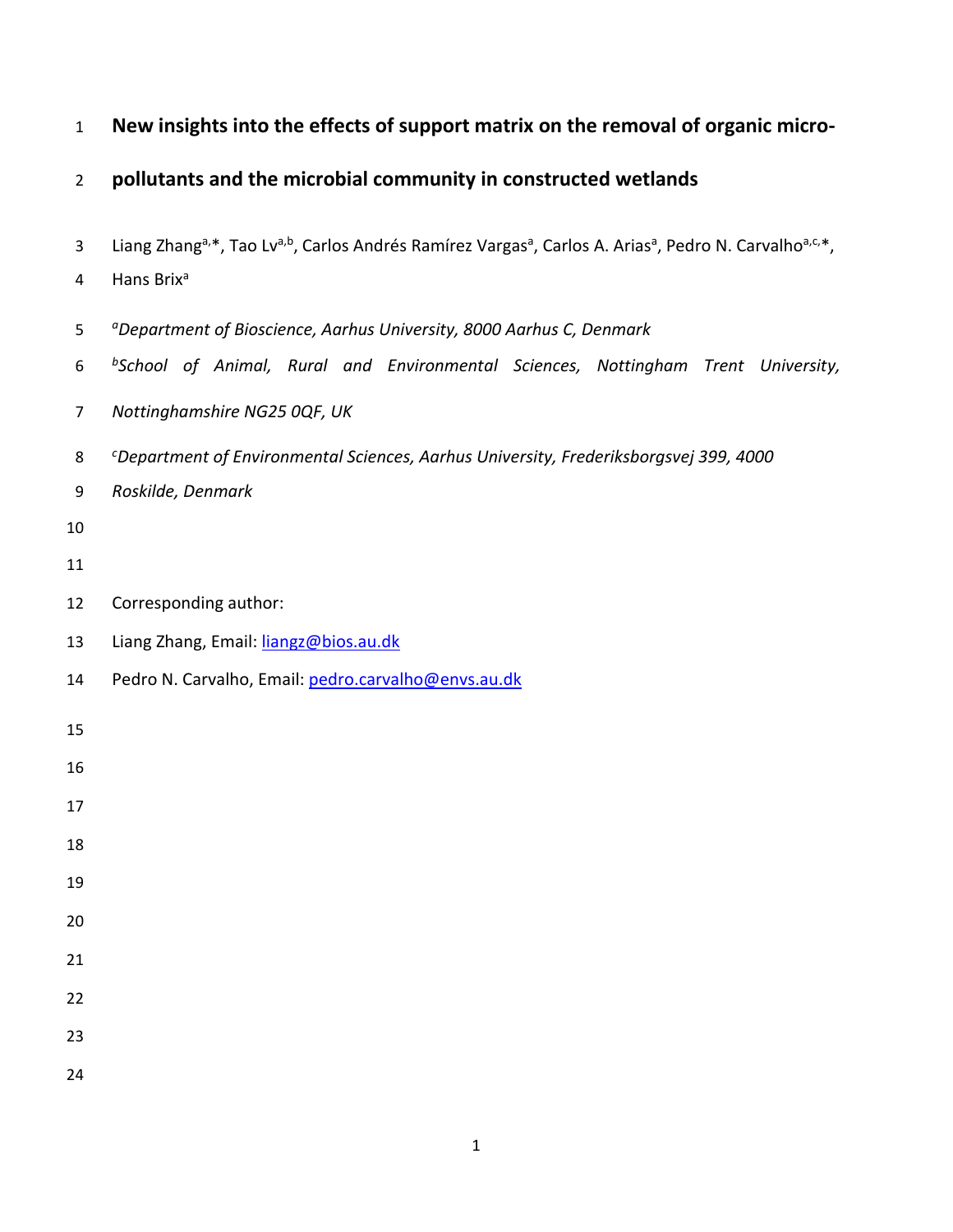**Abstract**

 Constructed wetlands (CWs) are an eco-friendly and cost-effective technology to remove organic micro-pollutants (OMPs) from wastewaters. The support matrix is an important component in CWs as it has a primary role in the growth and development of plants and microbes. However, 29 the roles of the support matrix in CWs in removing OMP have not been systematically studied. Therefore, in this study, six common materials (sand, zeolite, blast iron slag, petcoke, polonite and crushed autoclaved aerated concrete (CAAC)) as support matrixes were firstly investigated by batch tests to explore their adsorption capacities to selected OMPs (ibuprofen, iohexol, tebuconazole and imazalil). Results showed that the adsorption capacities of the materials were 34 limited (at the level of  $\mu$ g/g) compared to well-known sorbents (at the level of mg/g), such as activated carbon and carbon nanotubes. Column packed with the six materials, respectively, were then built up to study the effects of different materials on microbial community. In the medium-term study (66 days), the removal of four OMPs in all the columns increased by 2-58% from day 25 to day 66, and was mainly attributed to microbial degradation. Furthermore, Community-level physiological profiling (CLPP) analysis indicates that material presence shaped the microbial communities not only in the interstitial water but also in the biofilm. Overall, all the findings demonstrate that although the adsorption capacities of the common materials are low, they may be a driver to improve the removal of OMPs by altering the microbial community in CWs.

**Keywords**: Pharmaceuticals, Biocides, Biodegradation, Adsorption, Community-level

physiological profiling (CLPP), Microbial community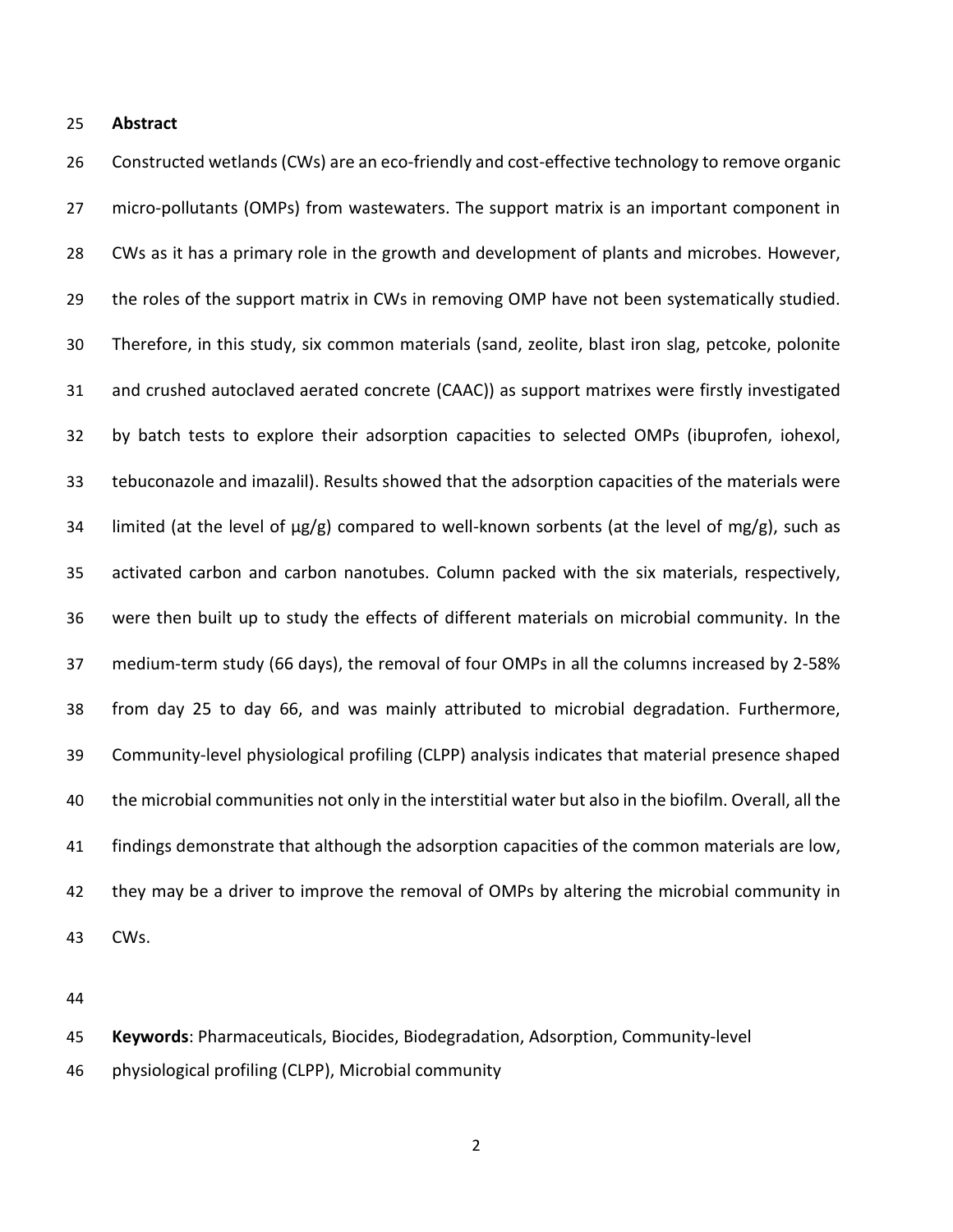## **1. Introduction**

 Constructed wetlands (CWs) as an eco-friendly and cost-effective biotechnology for wastewater treatment, have been demonstrated to have potential for removing organic micro- pollutants (OMPs) from wastewater [\[1,](#page-28-0) [2\]](#page-28-1). The removal of OMPs in CWs is typically attributed to substrate sorption, plant uptake and biodegradation processes together [\[3\]](#page-28-2). Among these processes, biodegradation has been pointed to be a major process for OMP removal in CWs [\[4-](#page-28-3) [6\]](#page-28-3). Plant uptake and biodegradation have been more studied [\[7-10\]](#page-29-0), but the role of the support matrix (CW substrate) in removing OMPs has not been fully addressed.

 The support matrix is an important component in CWs as it has a primary role as physical support for the growth and development of plants and biofilm [\[3\]](#page-28-2). The material used as support matrix may influence the removal of OMPs by affecting the microbial community structures in CWs. To date, the effects of different support matrixes on microbial community structures in CWs have not been elucidated yet. In addition, the support matrix can also directly interact with OMPs by sorption processes, depending on the materials employed. These interactions could highly influence the performance of CW systems. Thus, an appropriate selection of support matrix may be a determining step to improve the removal of OMPs in CWs.

 Some well-known good sorbents are generally high priced, limiting their wide application as CW media. Due to the low-cost/low-tech approach used by CW practitioners, the cheaply and locally available materials from natural sources, industrial by-products and man- made products have been mostly used [\[11,](#page-29-1) [12\]](#page-29-2). In fact, for the last decade, large efforts have been made in identifying low cost materials with potential for enhanced phosphorus removal,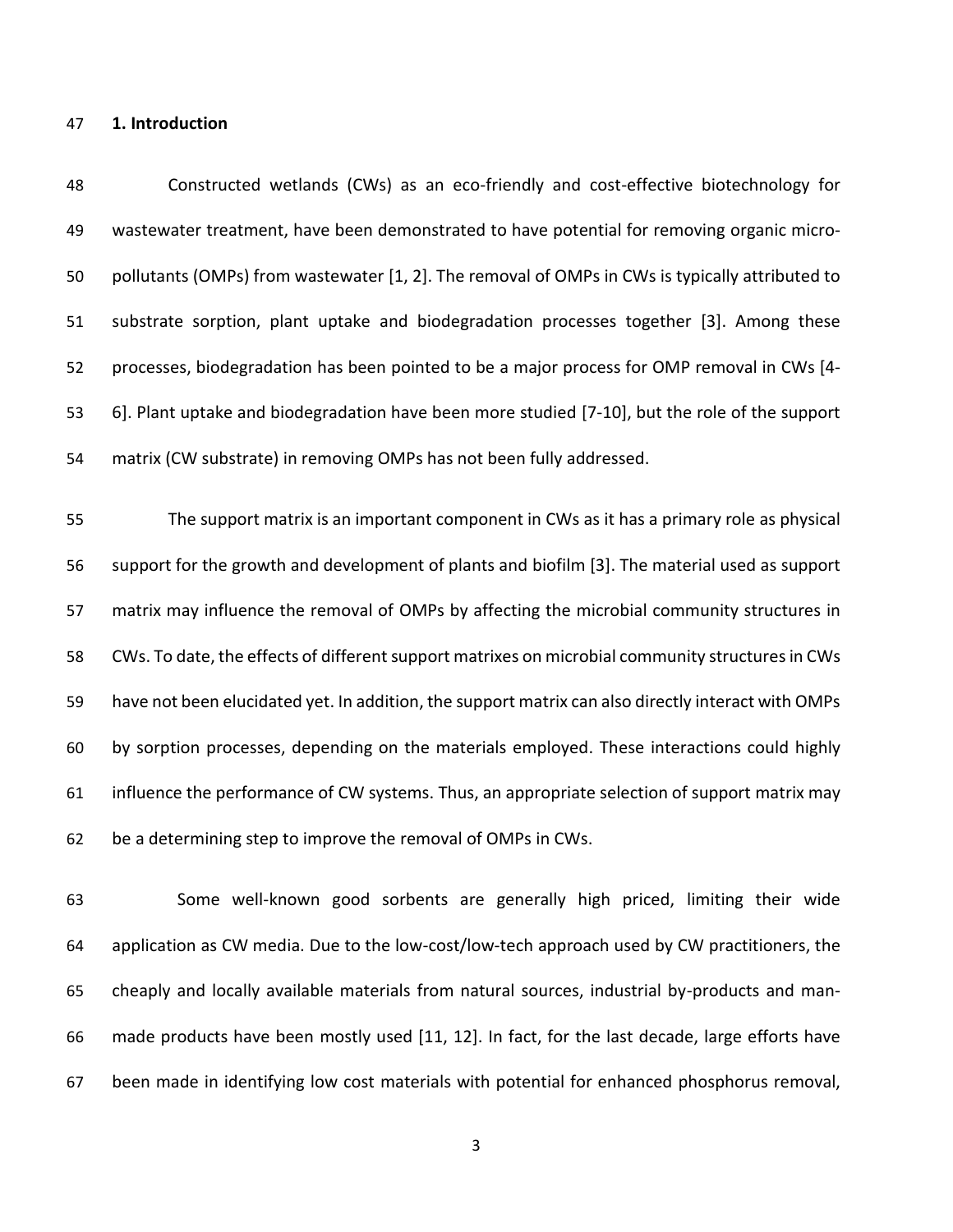such as sand [\[13-15\]](#page-29-3), gravel [\[16\]](#page-29-4), polonite [\[17\]](#page-29-5), light expanded clay aggregates (LECA) [\[18\]](#page-29-6), crushed autoclaved aerated concrete (CAAC) [\[19\]](#page-30-0), fly ash [\[20,](#page-30-1) [21\]](#page-30-2) and slags from steel and power plants [\[17\]](#page-29-5) etc. However, concerning OMPs, the sorption capacities of different materials have not been well documented. Although some works have reported the sorption of OMPs (pharmaceuticals, pesticides and phenolic compounds, etc. ) by materials, such as activated carbon [\[22-24\]](#page-30-3), clay-based materials [\[25-27\]](#page-30-4), zeolites and other siliceous materials [\[28,](#page-30-5) [29\]](#page-30-6) and industrial and agricultural wastes and by-products [\[30-32\]](#page-30-7), there is still a number of common materials used in CWs that need to be studied. Furthermore, only a preliminary indication of the efficiency or kinetics of the sorption processes can be provided as most work consisted of batch sorption studies at much higher OMP concentration than that observed in untreated or treated wastewater [\[3\]](#page-28-2). The sorption capacities of common materials (CW substrates) at typical 79 concentration ranges of OMPs in real wastewater (ng to  $\mu$ g/L) are still unknown.

 Filling the knowledge gaps on the sorption capacities of different materials for OMPs, as well as the effects of materials on microbial community, and consequently biodegradation, will 82 allow to better understand the mechanisms behind OMP removal in CWs. As such, a range of substrates typically used in CWs is presently selected: natural materials (sand, zeolite and polonite), industrial by-products (blast iron slag, petroleum coke (petcoke) and man-made products (crushed autoclaved aerated concrete (CAAC)). Sand is one of the most common media used in CWs. Zeolite is a low-cost and readily available material, known to be effective to treat ammonium-containing wastewater [\[33\]](#page-31-0). Blast-iron slags, polonite and CAAC are often employed for the removal of phosphorus [\[17,](#page-29-5) [19\]](#page-30-0). Petcoke is a carbonaceous hydrophobic black solid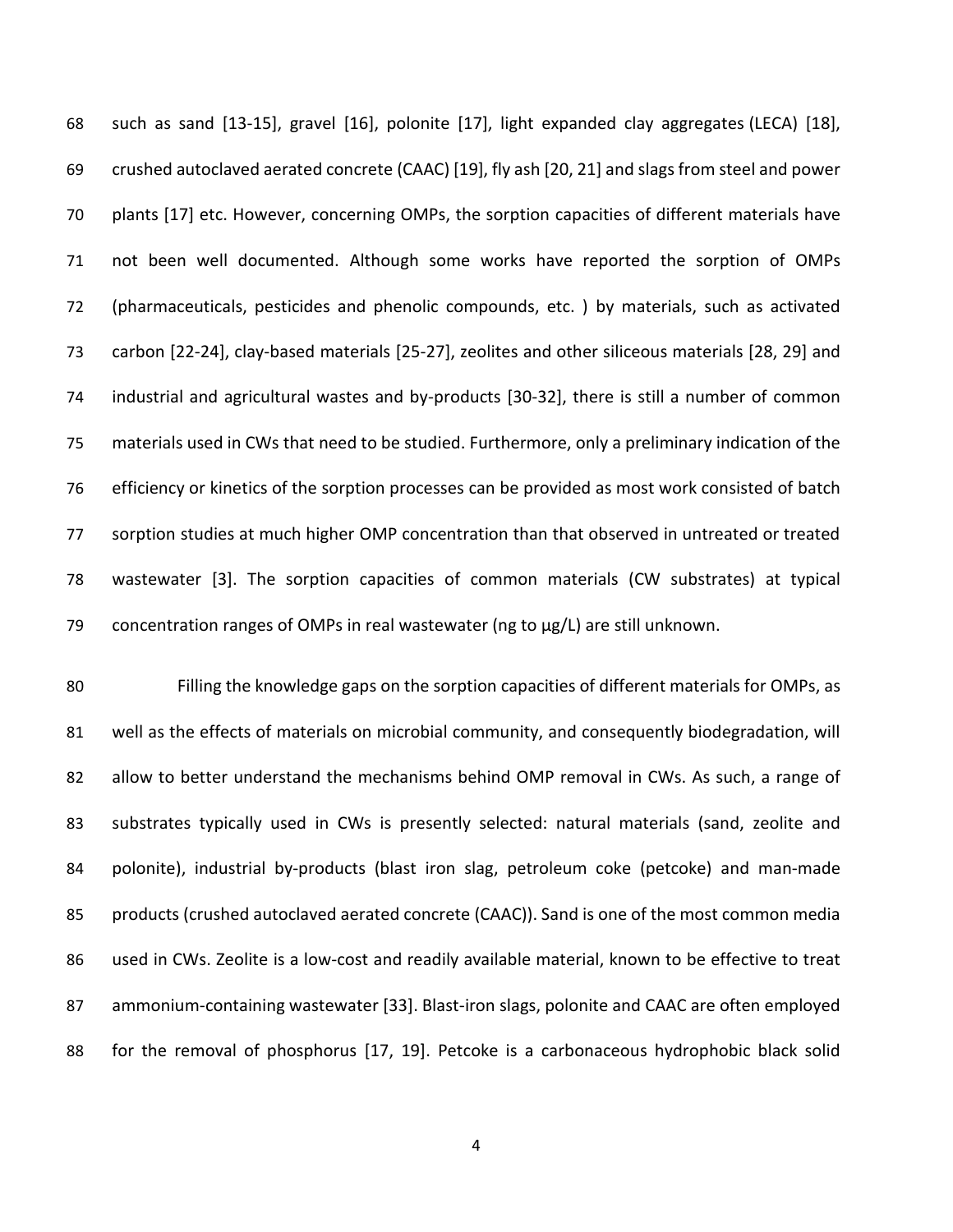material that is delivered from the refinery coker units of crude oil. It is the precursor material for activated carbon preparation [\[34\]](#page-31-1).

 Two pharmaceuticals (ibuprofen and iohexol) and two pesticides (tebuconazole and imazalil) were used as the target compounds. Ibuprofen and iohexol, widely used in our daily life and hospital respectively, are frequently detected in environmental samples [\[35-37\]](#page-31-2). The pesticides tebuconazole and imazalil are relevant in the agricultural setting but also commonly occur in storm water or surface water from urban settings [\[38,](#page-31-3) [39\]](#page-31-4). Physico-chemical properties of the four OMPs are summarized in Table S1.

 We aimed to study for the aforementioned four model OMPs: (a) adsorption to the selected materials by short-term isotherm experiments; (b) sorption and biodegradation in packed columns under medium-term operation (66 days) with spiked real wastewater. In addition, the similarity / dissimilarity of the microbial community functional profile in the columns was investigated using community level physiological profiling (CLPP) analysis. CLPP is an easy, accurate and rapid biotechnology, and has been widely employed for studying the functionality of microbial community in CWs [\[40-44\]](#page-31-5).

## **2. Materials and methods**

## **2.1. Chemicals**

 Methanol (>99.9%) and formic acid (98 %, reagent ACS) were purchased from Merck (Darmstadt, Germany). In the batch adsorption tests, analytical quality standards of ibuprofen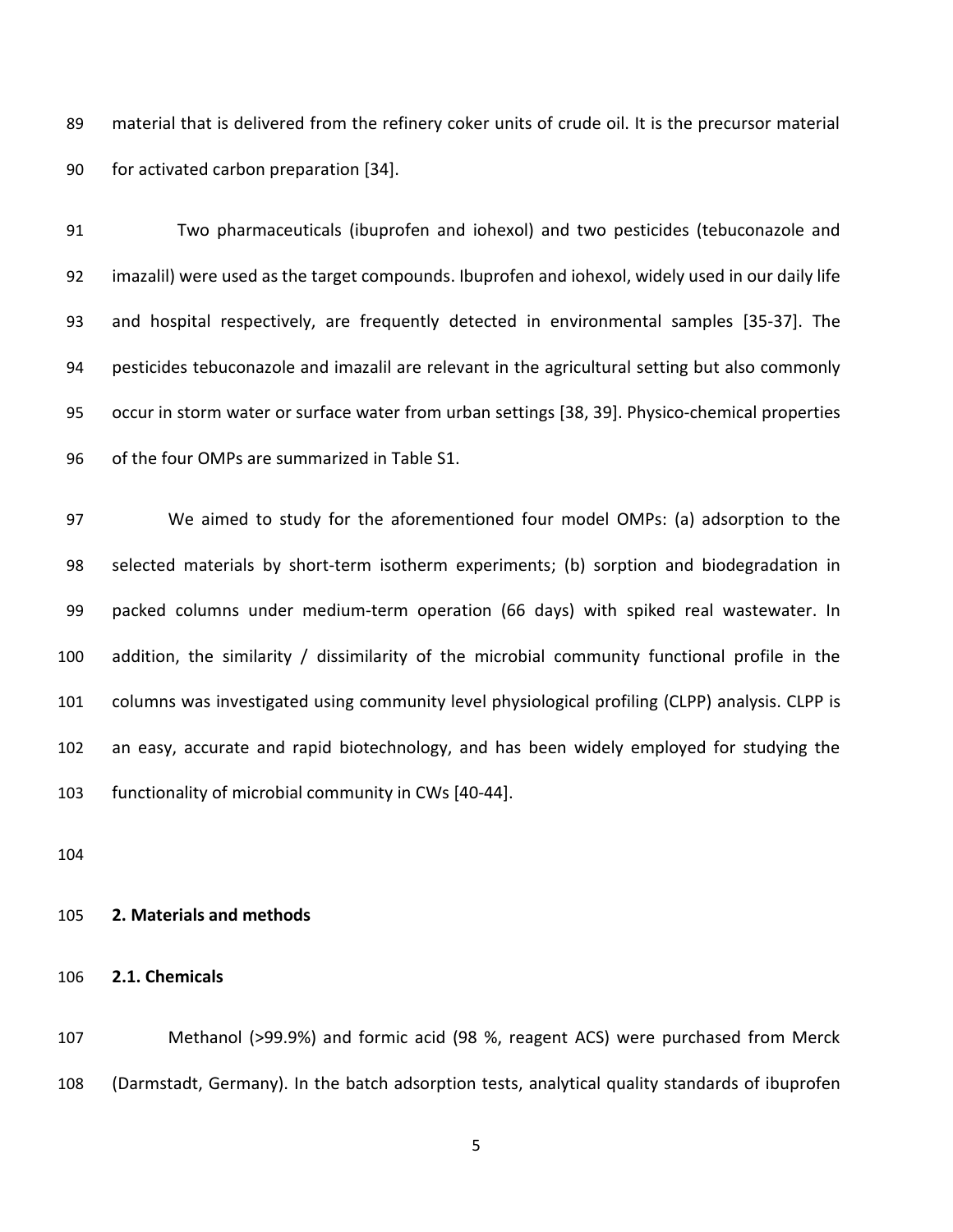(98% purity), iohexol (95% purity), tebuconazole (99.3% purity) and imazalil (99.8% purity) were supplied by Sigma-Aldrich (Munich, Germany). In the packed column experiment, commercial products of the same compounds were purchased in local stores. The exact concentration of the four compounds in the commercial products were determined prior to performing the study, in order to most adequately dose the compounds in the wastewater.

## **2.2. Batch adsorption experiment**

115 Adsorption isotherms were investigated by batch tests at 20  $\degree$ C for the six selected materials (sand, zeolite, blast iron slag, petcoke, polonite and CAAC) (Fig. S1). These materials were purchased from Vestergård (Denmark), Silkem (Slovenia), HACO (Norway), Carbomax (Sweden) Ecofiltration (Sweden), Silikazit (Belgium), respectively. The physical and chemical characteristics of the six materials are presented in Table 1. Equilibrium isotherm experiments were performed (n= 2) using sealed aliquots of 500 ml of tap water with 30 g of sand, 5g of zeolite, petcoke, polonite or CAAC and 10 g of blast iron slag, in brown glass bottles continuously agitated in a shaker (100 rpm) for 24h. Each model compound was studied separately by spiking 10 different concentrations (0, 10, 30, 60 µg/L, 0.1, 0.25, 0.5, 1, 5, 10 mg/L). At the end of the equilibrium period (24h), the bottles were placed on a desk for 4 h to allow settling of materials before aliquots of the supernatant were collected for further analysis. Bottles without any adsorbents were used as blanks to monitor the loss of adsorbates during the experiment. The 127 amount of model compounds adsorbed onto materials,  $q_t$  ( $\mu$ g/g) was calculated by mass-balance relationship Eq. (1). Two non-linear isothermal models commonly used to describe the adsorption process, namely Freundlich (Eq. 2) and Langmuir (Eq. 3) isotherm models were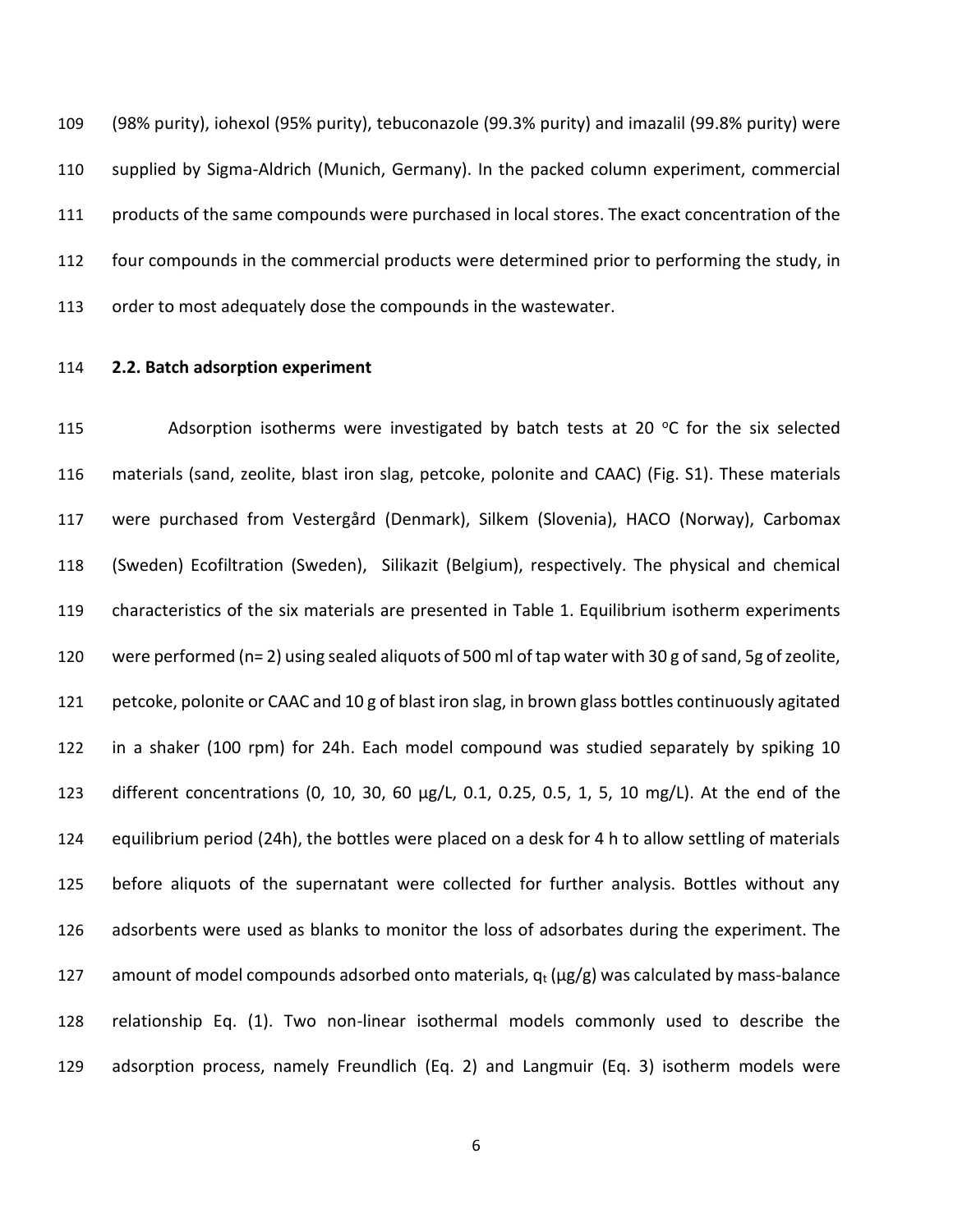130 presently applied.

131 
$$
q_t = (C_0 - C_t) \frac{V}{W}
$$
 (1)

132 where  $C_0$  and  $C_t$  are the initial and time t liquid-phase concentration of the model compounds 133 ( $\mu$ g/L), respectively, *V* is the volume of the solution (L) and *W* is the weight of the dry materials 134 used (g).

$$
135 \qquad q_e = K_f C_e^{1/N} \tag{2}
$$

136 
$$
q_e = \frac{q_m k_i C_e}{1 + k_i C_e}
$$
 (3)

137 where,  $q_e$  is the mass of adsorbate per mass unit of adsorbent at equilibrium ( $\mu$ g/g),  $C_e$  is the 138 equilibrium adsorbate concentration (mg/L),  $K_f$  is the Freundlich adsorption constant 139 (1/( $\mu$ g/L)<sup>N</sup>), *N* is the degree of non-linearity,  $q_m$  is the maximum mass adsorbed at saturation 140 conditions per mass unit of adsorbent ( $\mu$ g/g) and  $K<sub>l</sub>$  is the Langmuir affinity coefficient, 141 respectively.

| 142 | Table 1. Physical parameters of sand, zeolite, blast iron slag, petcoke, polonite and tobermorite tested in this |
|-----|------------------------------------------------------------------------------------------------------------------|
| 143 | work (mean $\pm$ standard deviation).                                                                            |

| Material        | Sand            | Zeolite         | Blast iron<br>slag | Petcoke         | Polonite        | <b>CAAC</b>     |
|-----------------|-----------------|-----------------|--------------------|-----------------|-----------------|-----------------|
| $d10$ (mm)      | 0.46            | 1.38            | 0.22               | 0.53            | 1.43            | 3.42            |
| $d60$ (mm)      | 1.18            | 2.46            | 0.47               | 2.77            | 3.31            | 5.65            |
| Uniformity      |                 |                 |                    |                 |                 |                 |
| coefficient     | 2.57            | 1.78            | 2.14               | 5.23            | 2.31            | 1.65            |
| (d60/d10)       |                 |                 |                    |                 |                 |                 |
| Porosity (%)    | $38 \pm 2$      | $52 \pm 1$      | $44 \pm 3$         | $38 \pm 1$      | $52 \pm 2$      | $47 + 2$        |
| Density (g/cm3) | $2.62 \pm 0.01$ | $2.05 \pm 0.02$ | $5.72 \pm 0.35$    | $1.95 \pm 0.09$ | $2.03 \pm 0.05$ | $0.75 \pm 0.01$ |
| pH in water     | $8.28 \pm 0.03$ | $9.79 \pm 0.11$ | $7.74 \pm 0.02$    | $7.34 \pm 0.02$ | $9.11 \pm 0.03$ | $8.10 \pm 0.03$ |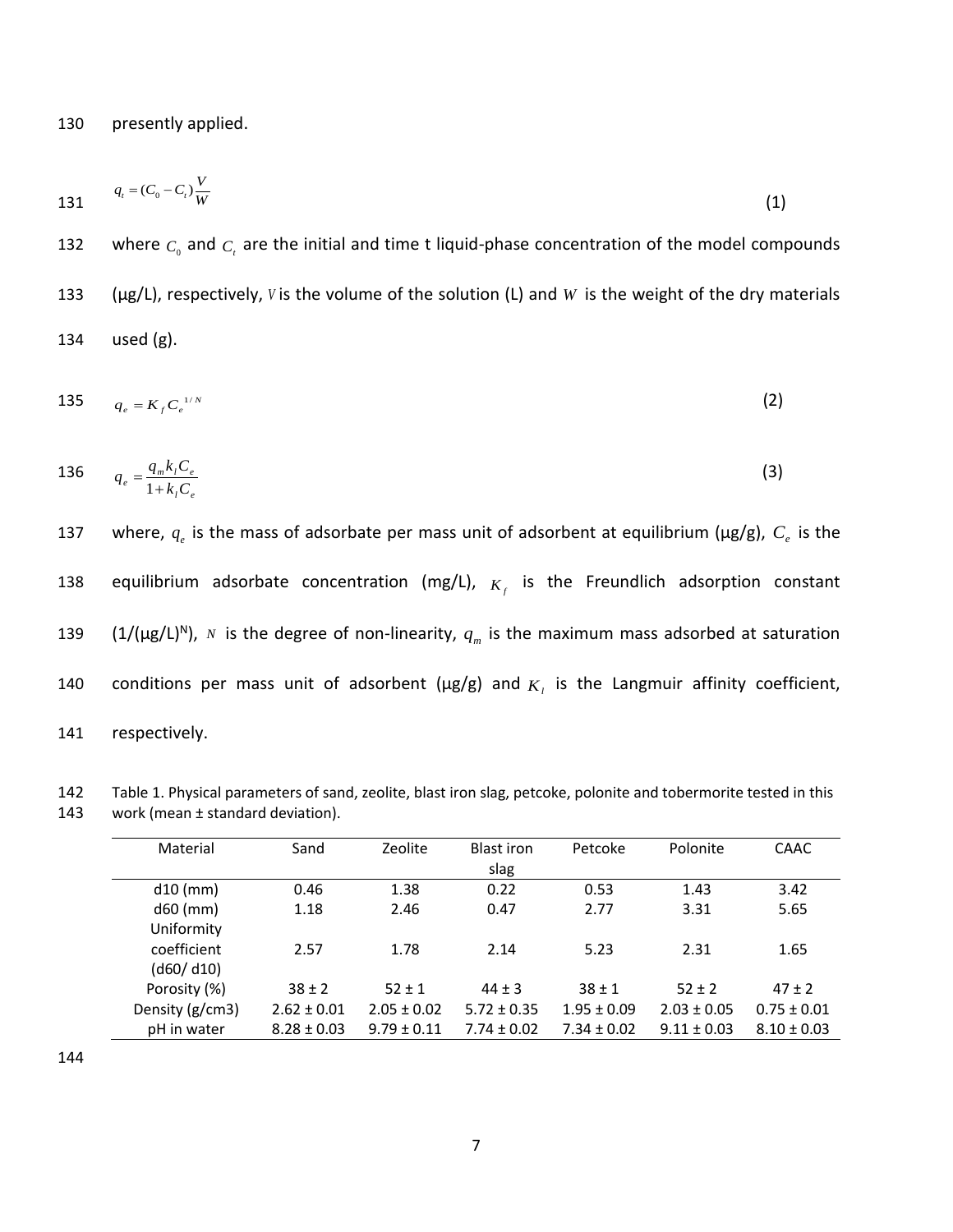#### **2.3. Packed column experiment**

#### **2.3.1 Column startup and operation**

 A total of 18 columns were divided by the same six types of materials (in triplicate): sand, zeolites, blast iron slag, polonite, petcoke and CAAC columns. Each column was set up in a 2.3 L polyvinylchloride (PVC) cylinder (diameter: 10.8 cm, height: 25 cm), equipped with an outlet at a height of 20.5 cm and a perforated hose as inlet in the bottom of the column (Fig. S2). Each column was filled with 23 cm of the respective material. As for the blast iron slag columns, they were filled with a mixture of sand and blast iron slag (10:1, weight/weight) (thereafter referred to as sand+iron columns). The specific volume weight in the sand+iron, zeolite, sand, polonite, petcoke and CAAC columns were 1.47 ± 0.01, 0.63 ± 0.01, 1.24 ± 0.01, 0.76 ± 0.01, 0.74 ± 0.01 155 and  $0.41 \pm 0.01$  g/cm<sup>3</sup>, respectively.

 The set of columns was rain protected, but exposed to naturally daily air temperature 157 (minimum -6 °C and maximum 18 °C) variations. The systems were fed with diluted pig manure wastewater, briefly 270 mg/L COD, 140 mg/L BOD5, 42 mg/L total nitrogen (TN), 6 mg/L total phosphorus (TP), while none of the target compounds was detected in the diluted wastewater (full characterization in Table S2). Additionally, ibuprofen, iohexol, tebuconazole and imazalil 161 were spiked in the influent tank to ensure a continuous influent level of 100  $\mu$ g/L. The columns were operated at 6.2 cm/d hydraulic loading rate for 66 days using a peristaltic pump with 24 channels (BT100-1L multi-channels peristaltic pump, Longer pump, China).

## **2.3.2. Sampling and analysis**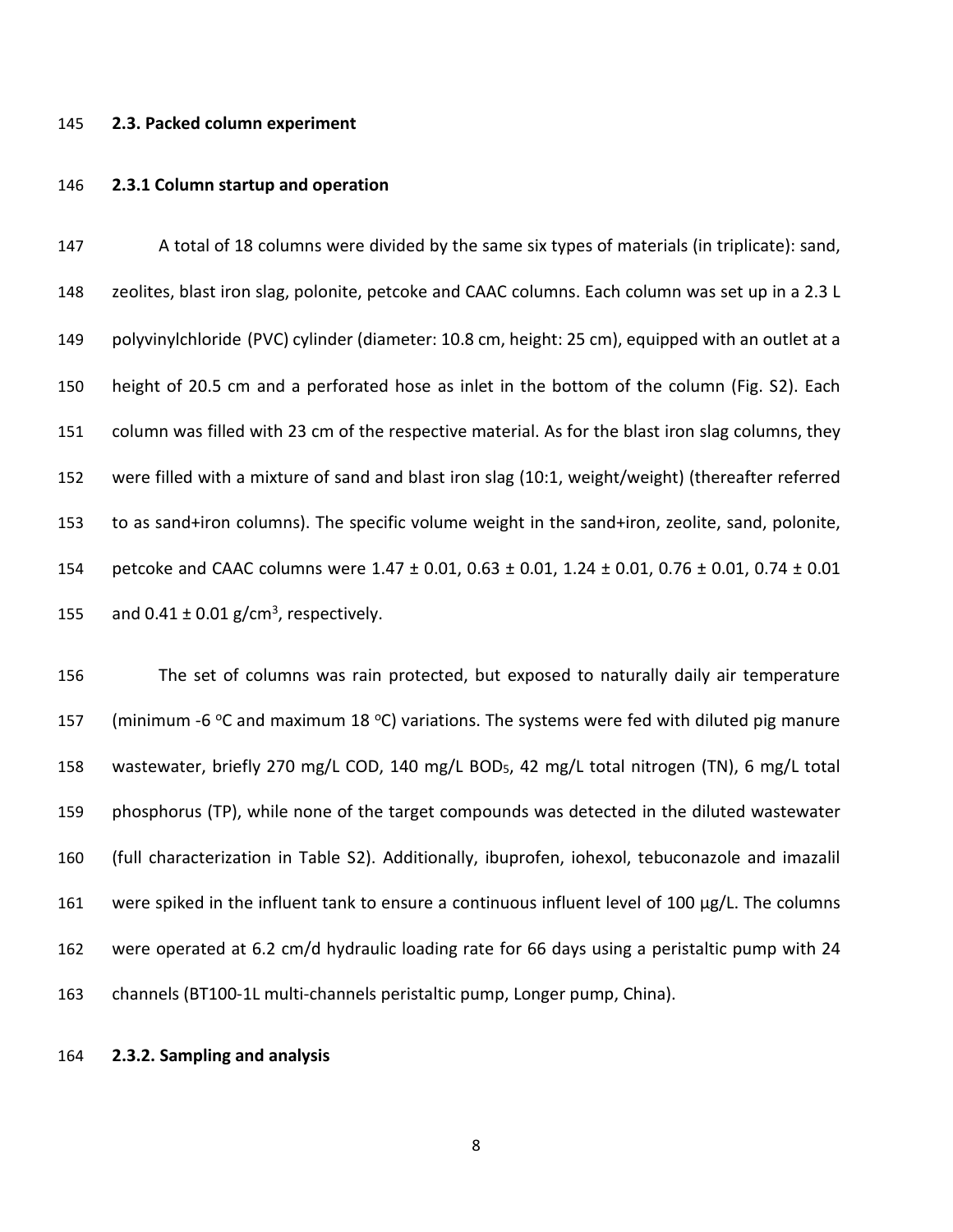During the whole period of the experiment (66 days), two sampling campaigns were conducted at days 25 and 66, respectively. At each time point, influent and effluent of each column were collected for physical-chemical parameters (water temperature, pH, dissolved oxygen (DO) and electrical conductivity (EC)), nutrients (Chemical oxygen demand (COD), 169 biochemical oxygen demand (BOD<sub>5</sub>), total organic carbon (TOC), total nitrogen (TN), ammonium 170 (NH<sub>4</sub><sup>+</sup>-N), nitrate (NO<sub>3</sub>-N), and phosphate (PO<sub>4</sub><sup>3+</sup>-P)) and the four OMPs (ibuprofen, iohexol, tebuconazole and imazalil). Water temperature, pH, DO and EC were analyzed *in-situ* using portable meters (Multi-Parameter Meter HQ40d, and sensION+ EC5, HACH, USA). In the lab within 24h, COD was colorimetrically determined (DR 3900 Spectrophotometer, Hach) following 174 dichromate digestion according to Standard Methods [\[45\]](#page-32-0). The BOD<sub>5</sub> was measured using  $\;\;$  respirometric method (WTW OxiTOP<sup>O;R</sup>). The TSS was determined following Standard Methods [\[45\]](#page-32-0). NH<sub>4</sub>-N, NO<sub>3</sub>-N, and PO<sub>4</sub>-P were measured by QuikChem Methods<sup>®</sup> (10-107-06-3-D, 10-107- 04-1-C, and 10-115-01-1-A, respectively) on an automated flow injection analyzer (QuikChem FIA+ 8000 Series, Lachat instruments, Milwaukee, USA). TN and TOC were analyzed by the TNM- 1 unit of a TOC-V analyzer (Shimadzu, Japan). The ibuprofen, iohexol, tebuconazole and imazalil concentrations were determined using high-performance liquid chromatography (HPLC) (Thermo Scientific Ultimate 3000) with diode array detection (DAD) after solid phase extraction according to pre-established methods [\[10,](#page-29-7) [46\]](#page-32-1). Briefly, 100 mL of influent samples or 500 mL of effluent samples were extracted using Strata-X cartridges (Phenomenex), eluted with 5 mL of a mixture of methanol and formic acid (v/v, 9:1), further dried and dissolved in 1 mL of a mixture of 185 methanol and water ( $v/v$ , 1:1). The concentrated samples were then injected in the HPLC.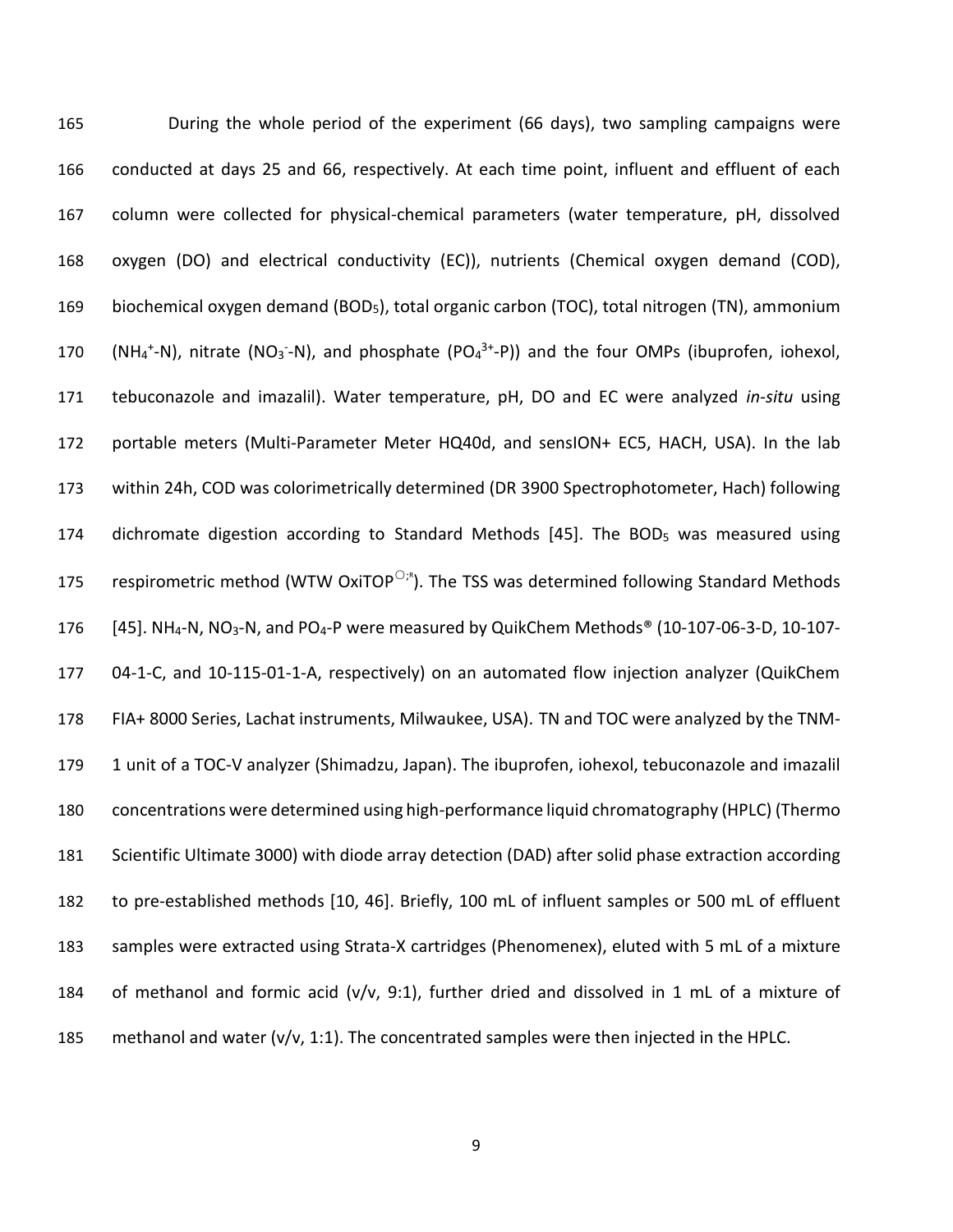At day 66, after collection of water samples, each column was vigorously shaken for one minute, and the interstitial water collected in a 1 L sterilized amber bottle. In addition, columns were destroyed and a substrate sample was taken as a composite mixture of the materials in each column. Substrate was stored in a 50 mL sterilized falcon tubes for biofilm analysis. The collected substrate samples further here named 'biofilm'. All these water and biofilm samples were processed within a 5 h period for CLPP.

 The collected substrate was also stored for quantifying the substrate total organic carbon (SOC) according to Standard Methods [\[45\]](#page-32-0) and the sorbed ibuprofen, iohexol, tebuconazole and 194 imazalil concentration following pre-established methods [\[10,](#page-29-7) [46\]](#page-32-1). Samples were kept at -8 °C, freeze dried and processed for analysis within a two weeks period. Briefly, 2 g of material were mixed with 10 mL of a mixture of methanol:acetone (95:5, v:v) and ultrasonicated for 30 min. The slurry was then centrifuged and the supernatant separated for determination by HPLC-DAD. The analytical figures of merit of the HPLC methodology are presented in Table S3.

199 Pollutants (COD, TOC, BOD<sub>5</sub>, TN, NH<sub>4</sub><sup>+</sup>-N, TP, ibuprofen, iohexol, tebuconazole and 200 imazalil) mass removal efficiency (MRE) was determined using Eq. (4)

201 
$$
MRE = \frac{C_{in} \times V_{in} - C_e \times V_e}{C_{in} \times V_{in}} \times 100\%
$$
 (4)

202 btt Where  $C_{in}$  and  $C_e$  represent the influent and effluent concentrations of pollutants (mg/L or 203  $\mu$ g/L), respectively.  $V_{in}$  and $V_{e}$  are the total volumes of the influent and effluent water in a certain 204 time (t).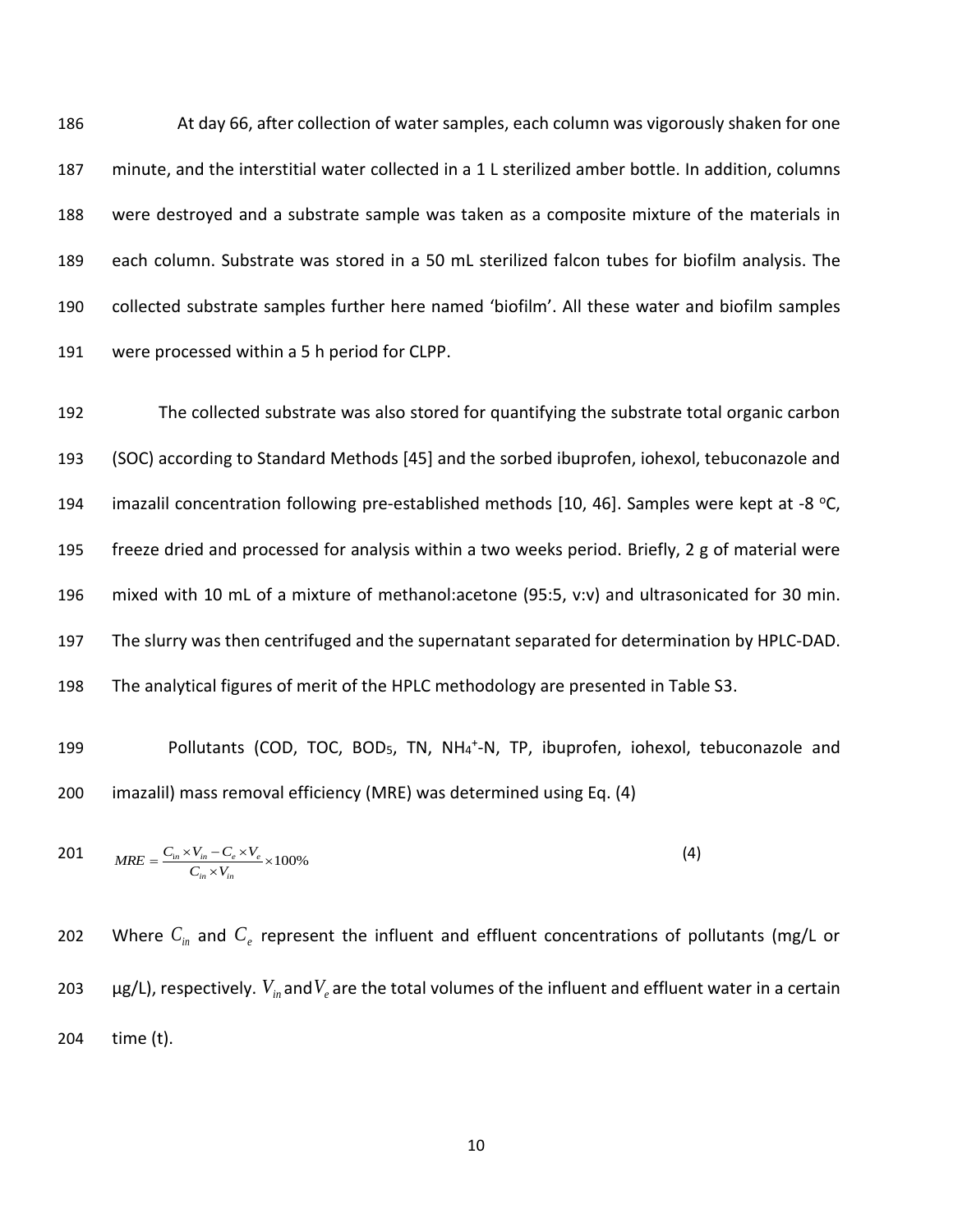The substrate total organic content (SOC) was measured according to the loss of ignition (LOI) method, described as Eq. (5)

$$
207 \qquad LOI_{550} = (DW_{105} - DW_{550}) / DW_{550} * 100 \tag{5}
$$

208 Where  $_{LOI_{550}}$  means LOI at 550 °C (%).  $DW_{_{105}}$  and  $_{DW_{550}}$  mean the dry weight of the substrate 209 samples before combustion and after heating to 550  $^{\circ}$ C, respectively, (g). Substrate 210 concentrations were determined as µg of OMP per gram of substrate dry weight.

 One-way Analysis of variance (ANOVA) was used to assess the effects of column type on typically measured water parameters (water temperature, pH, EC and DO), TSS and ibuprofen, iohexol, tebuconazole and imazalil concentrations by material sorption and the pollutants 214 removal (COD, TOC, BOD<sub>5</sub>, TN, NH<sub>4</sub><sup>+</sup>-N, TP, ibuprofen, iohexol, tebuconazole and imazalil) at the 215 0.05 significance level using the XLSTAT Pro® statistical software (XLSTAT, Paris, France).

## **2.3.3. Community level physiological profiling**

 The microbial community-level physiological profile (CLPP) of each column was analyzed 218 using BIOLOG™ Ecoplates (Biolog Inc. Hayward CA, USA). A BIOLOG Ecoplate contains 31 different carbon sources and a blank in three replicates (96 wells in total). Water samples were inoculated directly, while substrate attached biofilm was detached prior to CLPP analysis. The detachment method followed the description by Weber and Legge [\[47\]](#page-32-2), and more details about CLPP analysis are described in supplementary material.

 The CLPP data was analyzed according to the descriptions by Weber et al. [\[48\]](#page-32-3) and Weber and Legge [\[49\]](#page-32-4). The time point selection followed the principle of greatest variance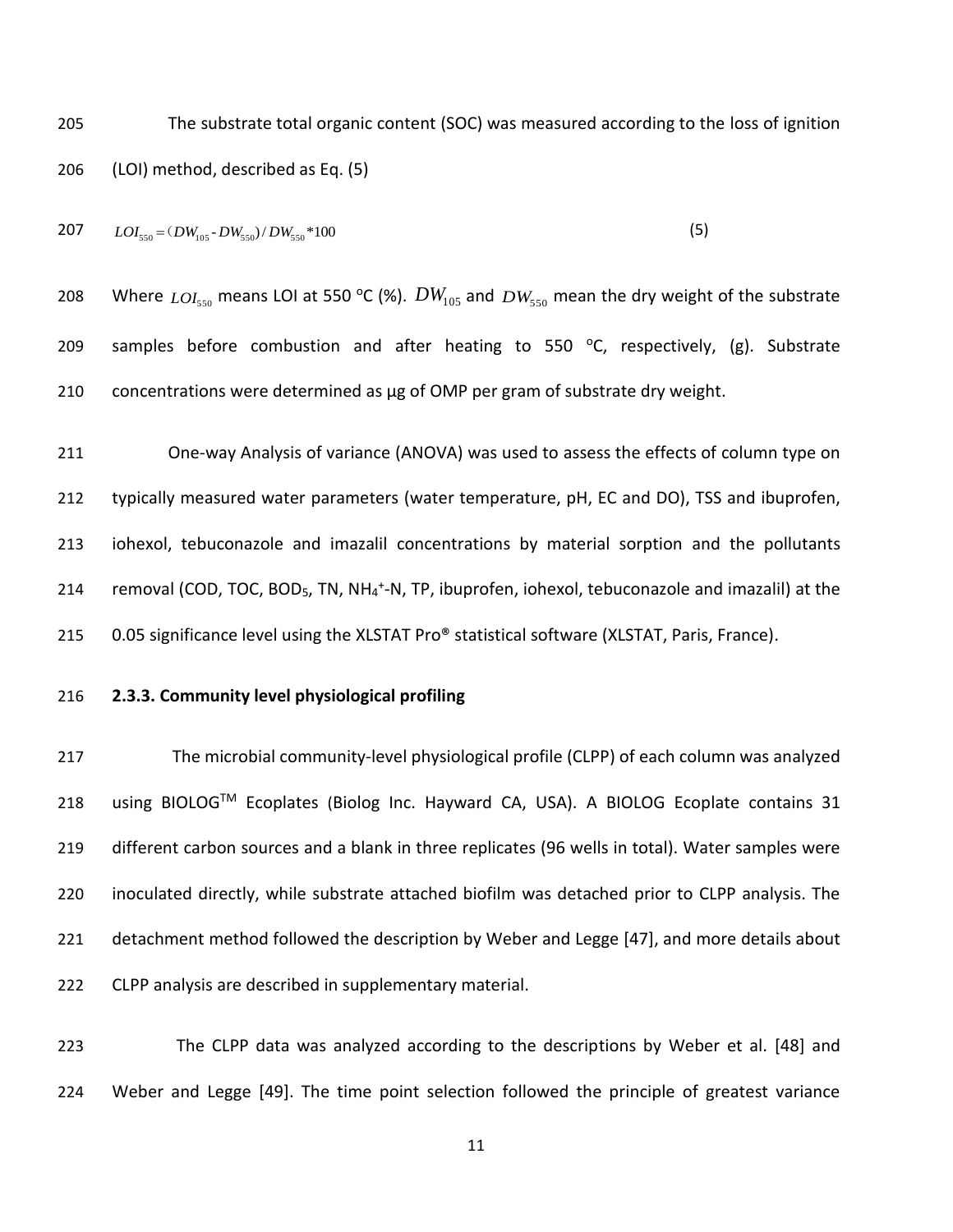between well responses and the least number of absorbance values above 2.0 (values above 2.0 are above the linear absorbance range). Time points selected for the CLPP data analysis in interstitial water, substrate attached biofilm samples and sample types comparison were 54h, 36h and 42h, respectively. The average well color development (AWCD) and the number of carbon sources utilized (richness) were calculated [\[50\]](#page-32-5). To analyze substrate utilization patterns, the 31 carbon sources were classified into five groups (guilds) as suggested by Weber and Legge [\[49\]](#page-32-4): polymers, carbohydrates, carboxylic acids & acetic acids, amino acids and amines/amides. To compare the differences of the microbial samples in the different columns, principal component analysis (PCA) were performed on the basis of the differences in carbon source utilization patterns (CSUPs). All the CSUPs data were processed by Taylor transformation after the assessment of normality, homoscedasticity and linear correlations [\[48\]](#page-32-3). One-way permutational analysis of variance (PERMANOVA) with both Bray-Curtis and Euclidean distance was employed to assess the differences in microbial community metabolic profiles among the columns in the PCA plots. PERMANOVA analysis was carried out using the free paleontological statistic software package (PAST) [\[51\]](#page-32-6). The relationships between CLPP (AWCD, richness and guild utilization) and the different environmental variables (water temperature, EC, DO, pH, TOC, TN, 241 NH<sub>4</sub><sup>+</sup>-N, TP, ibuprofen, iohexol, tebuconazole and imazalil removal and substrate concentrations of ibuprofen, iohexol, tebuconazole and imazalil) were analyzed by canonical correlation analysis (CCorA). This approach was further complemented with Pearson's correlation analysis to test which correlations from the CCA were significant (*p*<0.05) [\[52\]](#page-32-7). Within the significant results, the 245 correlation coefficient r was interpreted as: strong correlation ( $r \geq 0.7$ ) and a moderate 246 correlation ( $|0.5| \le r < |0.7|$ ) [\[53,](#page-32-8) [54\]](#page-32-9). One-way Analysis of variance (ANOVA) and post hoc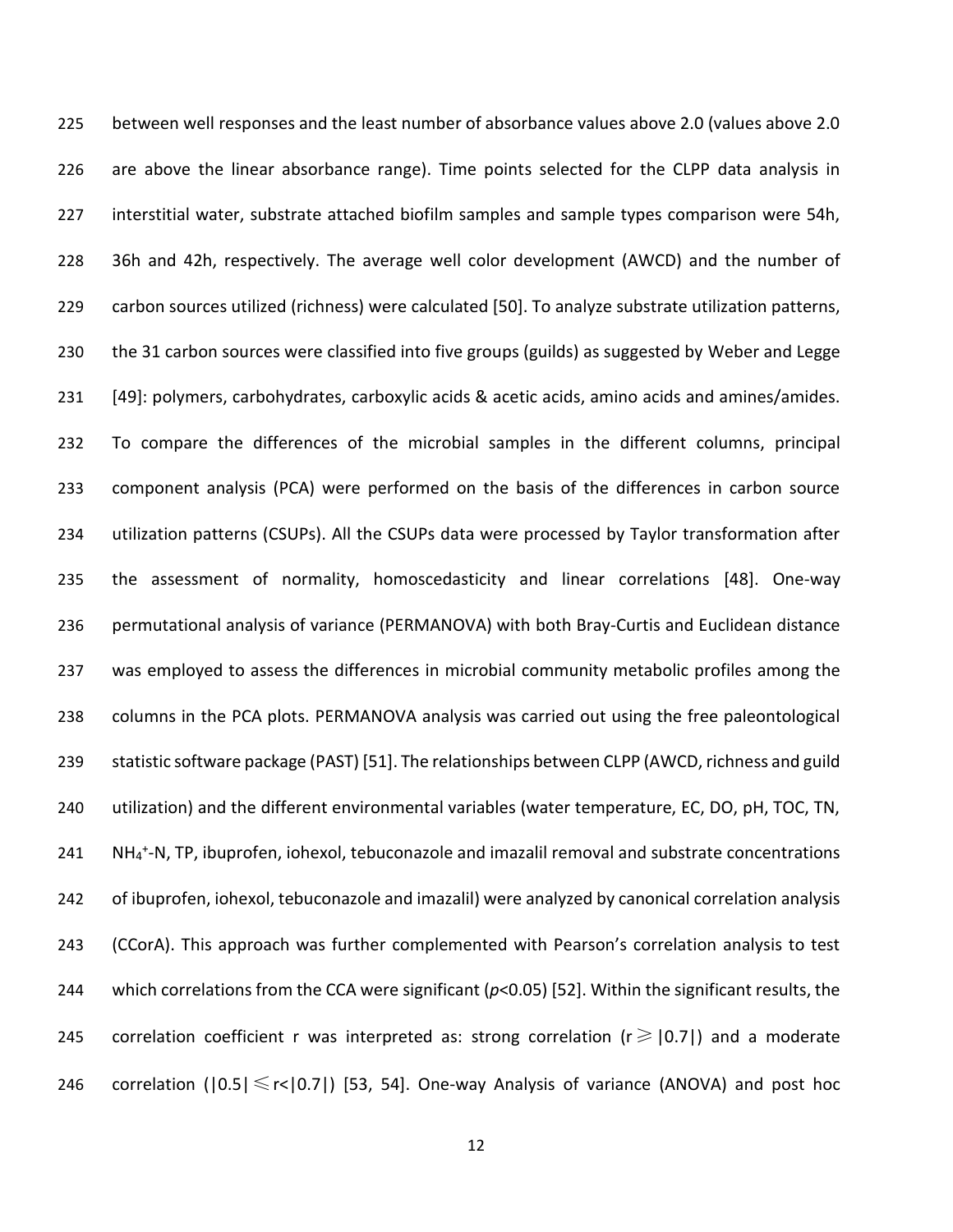Tukey's HSD test were used to assess differences among columns at 95% confidences level (*p*<0.05). One-way ANOVA, PCA and CCorA were conducted using the XLSTAT Pro® statistical software (XLSTAT, Paris, France).

**3. Results** 

#### **3.1. Batch adsorption**

 The adsorption isotherms, expressed as the amount of each compound adsorbed onto 254 materials at equilibrium ( $q_e$ ,  $\mu$ g/g) versus the amount of compound remaining in solution ( $C_e$ , µg/L) is shown in Fig. 1. The adsorption of ibuprofen, tebuconazole and imazalil onto the six materials were described by both Freundlich and Langmuir isotherm models with good correlation coefficients (Table 2). As exceptions, ibuprofen did not fit for sand, while iohexol did not fit for sand, polonite and CAAC. Regarding ibuprofen, petcoke had the highest adsorption (97 259  $\mu$ g/g of q<sub>m</sub>), followed by zeolite (78  $\mu$ g/g of q<sub>m</sub>). The q<sub>m</sub> for blast iron slag, polonite and CAAC was between 9 and 24 µg/g for ibuprofen. Sand nearly did not adsorb ibuprofen. As for iohexol, only 261 three materials exhibited adsorption, petcoke (84  $\mu$ g/g of q<sub>m</sub>) > zeolite (57  $\mu$ g/g of q<sub>m</sub>) > blast iron 262 slag (33  $\mu$ g/g of q<sub>m</sub>). Petcoke was also the material with the highest adsorption of tebuconazole 263 (217  $\mu$ g/g of q<sub>m</sub>), followed by CAAC (83  $\mu$ g/g of q<sub>m</sub>) and blast iron slag (53  $\mu$ g/g of q<sub>m</sub>). The sand, 264 zeolite and polonite had similar  $q_m$  for tebuconazole, ranging from 15 to 24  $\mu$ g/g. For imazalil, the 265 petcoke also had the highest adsorption (205  $\mu$ g/g of q<sub>m</sub>). Polonite and CAAC had similar q<sub>m</sub> (81-266 83  $\mu$ g/g), which was higher than that of the blast iron slag (60-63  $\mu$ g/g). Comparing the adsorption of pharmaceuticals and pesticides, all the materials in general showed higher adsorption of the pesticides (tebuconazole and imazalil) than of the pharmaceuticals (ibuprofen and iohexol).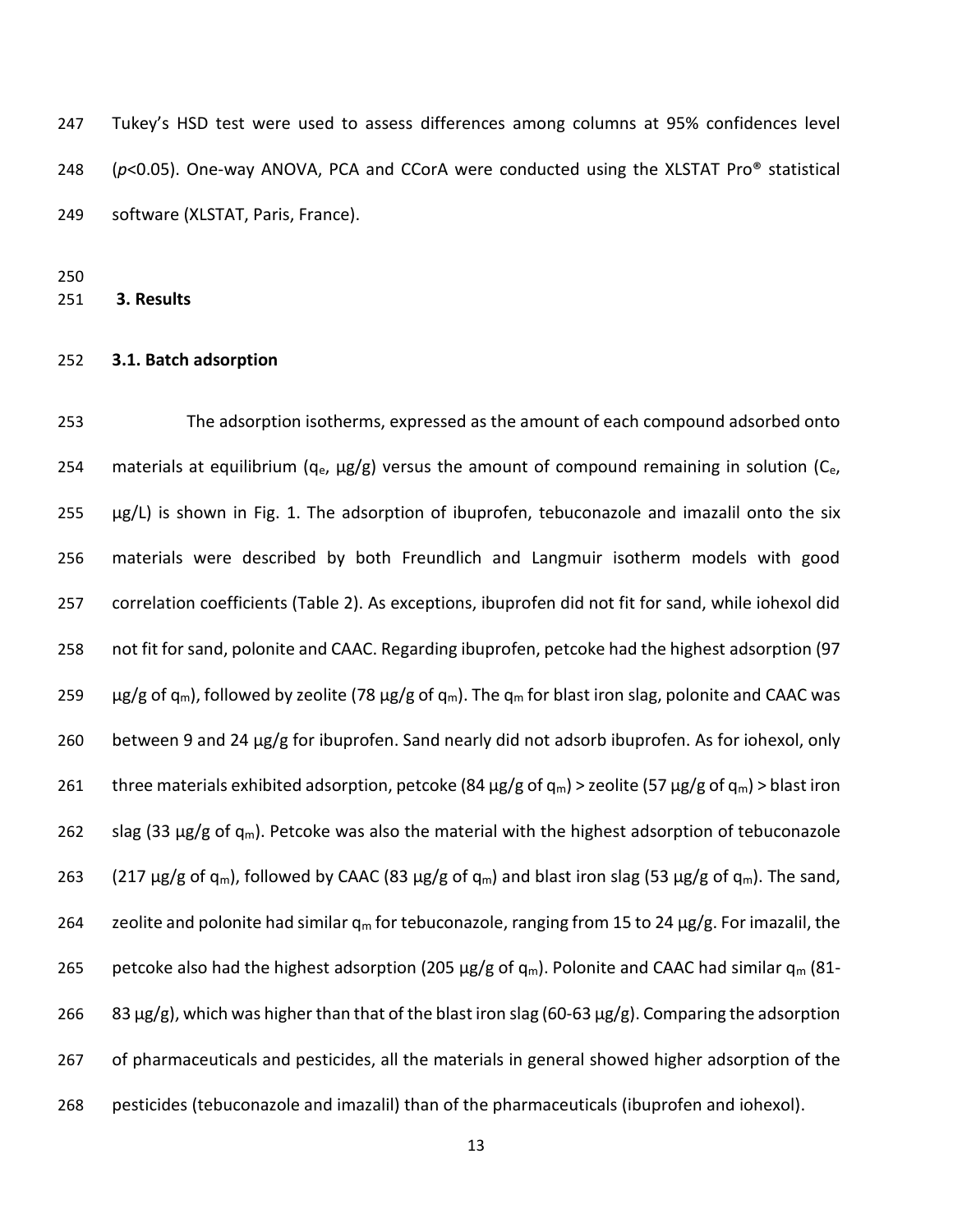

 Fig. 1. Equilibrium isotherms for adsorption of ibuporofen, iohexol, tebuconazole and imazalil 271 onto the blast iron slag, petcoke, polonite, tobermorite sand and zeolite. Comparison between the experimental data (points) and predictions of Freundlich and Langmuir models (lines).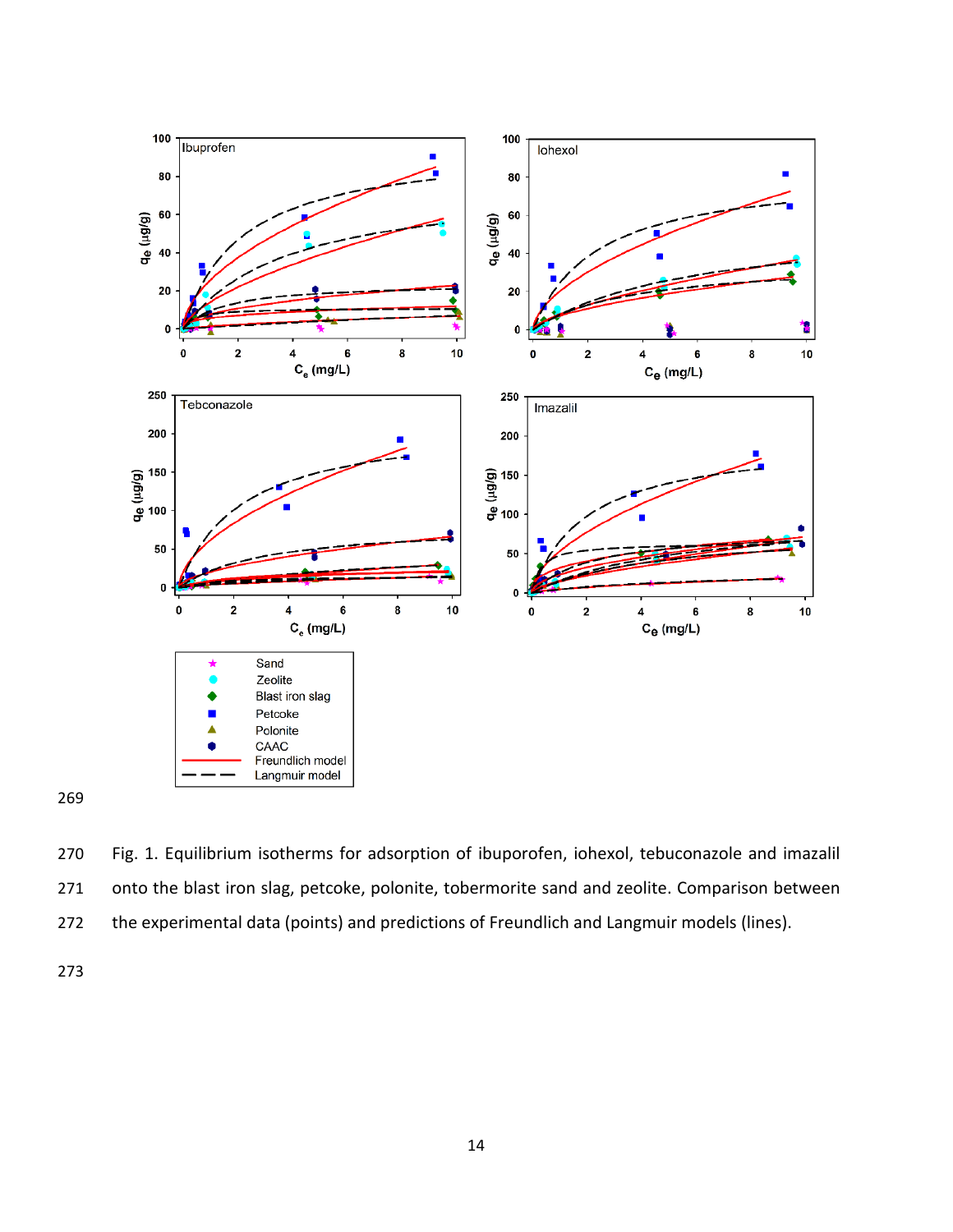# 274 Table 2. Fitting parameters of Freundlich and Langmuir models to the experimental data (n=2).

# 275

| Adsorbate | Adsorbent         | Freundlich               |      |        | Langmuir       |         | Adsorbate | Adsorbent    | Freundlich        |         |      | Langmuir       |                |         |                |
|-----------|-------------------|--------------------------|------|--------|----------------|---------|-----------|--------------|-------------------|---------|------|----------------|----------------|---------|----------------|
|           |                   | $K_f$                    | 1/n  | $R^2$  | q <sub>m</sub> | $K_{I}$ | $R^2$     |              |                   | $K_f$   | 1/n  | $\mathsf{R}^2$ | q <sub>m</sub> | $K_{I}$ | $\mathsf{R}^2$ |
|           |                   |                          |      |        | $(\mu g/g)$    |         |           |              |                   |         |      |                | $(\mu g/g)$    |         |                |
| Ibuprofen | <b>Blast iron</b> | 5.76                     | 0.32 | 0.8507 | 11             | 0.25    | 0.8446    | Tebuconazole | <b>Blast iron</b> | 6.40    | 0.68 | 0.9900         | 53             | 0.12    | 0.9884         |
|           | slag              |                          |      |        |                |         |           |              | slag              |         |      |                |                |         |                |
|           | Petcoke           | 25.82                    | 0.54 | 0.9689 | 97             | 0.47    | 0.9556    |              | Petcoke           | 57.24   | 0.54 | 0.9101         | 217            | 0.44    | 0.8957         |
|           | Polonite          | 1.49                     | 0.66 | 0.7427 | 9              | 0.036   | 0.7272    |              | Polonite          | 5.12    | 0.45 | 0.8242         | 15             | 0.79    | 0.8237         |
|           | CAAC              | 7.78                     | 0.47 | 0.9371 | 24             | 0.66    | 0.9115    |              | CAAC              | 18.95   | 0.54 | 0.9858         | 83             | 0.31    | 0.9640         |
|           | Sand              | $\overline{\phantom{a}}$ |      |        |                |         |           |              | Sand              | 2.83    | 0.63 | 0.8752         | 17             | 0.22    | 0.8717         |
|           | Zeolite           | 14.26                    | 0.69 | 0.9376 | 78             | 0.26    | 0.9730    |              | Zeolite           | 7.04    | 0.49 | 0.9532         | 24             | 0.50    | 0.9485         |
| Iohexol   | <b>Blast iron</b> | 0.13                     | 0.59 | 0.9821 | 33             | 0.00030 | 0.9848    | Imazalil     | <b>Blast iron</b> | 31.52   | 0.36 | 0.9699         | 63             | 0.44    | 0.9345         |
|           | slag              |                          |      |        |                |         |           |              | slag              |         |      |                |                |         |                |
|           | Petcoke           | 20.43                    | 0.57 | 0.9168 | 84             | 0.42    | 0.9114    |              | Petcoke           | 51.3106 | 0.56 | 0.9382         | 205            | 0.47    | 0.9329         |
|           | Polonite          |                          |      |        |                |         |           |              | Polonite          | 14.2642 | 0.62 | 0.9666         | 83             | 0.21    | 0.9777         |
|           | CAAC              |                          |      |        |                |         |           |              | CAAC              | 23.0481 | 0.49 | 0.9725         | 81             | 0.0012  | 0.9448         |
|           | Sand              | $\overline{\phantom{a}}$ |      |        |                |         |           |              | Sand              | 4.55    | 0.63 | 0.8869         | 29             | 0.18    | 0.8851         |
|           | Zeolite           | 8.23                     | 0.66 | 0.9854 | 57             | 0.17    | 0.9880    |              | Zeolite           | 15.42   | 0.65 | 0.9761         | 60             | 0.18    | 0.9828         |

276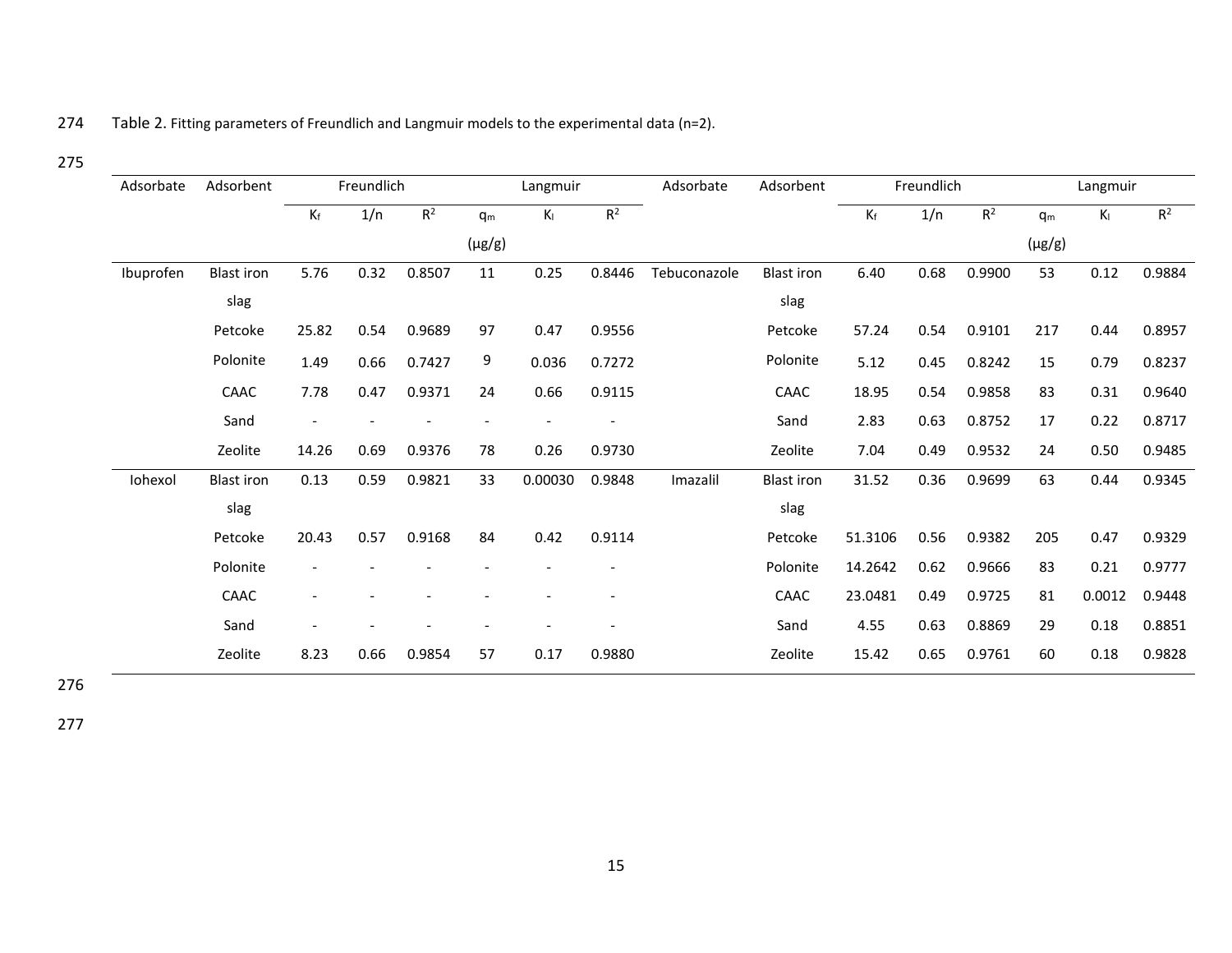#### **3.2. Column performance**

#### **3.2.1. Removal of OMPs in the columns**

 At day 66, ibuprofen removal was similar among all the columns, ranging from 27-48%, (Fig. 281 2). Ibuprofen removal significantly increased during time (from day 25 to 66) in the sand+iron, zeolite and sand columns (*p*<0.05). The iohexol removal in the sand+iron, petcoke and CAAC columns (96-98%) was in general higher than in the zeolite, sand and polonite columns (86-89%) at day 66 (Fig. 2). The iohexol removal at day 66 was significantly higher than that at day 25 in all the columns (*p*<0.05). Regarding tebuconazole at day 66 (Fig. 2), the removal in the petcoke columns (85%) was significantly higher than in the remaining columns (42-55%) (*p*<0.05). Compared to day 25, we also found that tebuconazole removal significantly increased during time (to day 66) (*p*<0.05). As for imazalil removal at day 66 (Fig. 2), it was highest in the sand+iron and petcoke columns (94-98%), followed by the sand and CAAC columns (both 80%), which was significantly higher than in the zeolite columns (42%) at day 66 (*p*<0.05). Imazalil removal was lowest in the polonite columns (59%). Compared to day 25, all the columns had significantly increased imazalil removal at day 66 except for the polonite columns (*p*<0.05). In addition, compared the removal efficiencies among the four OMPs in all the columns, it generally followed an order of iohexol > imazalil > tebuconazole > ibuprofen.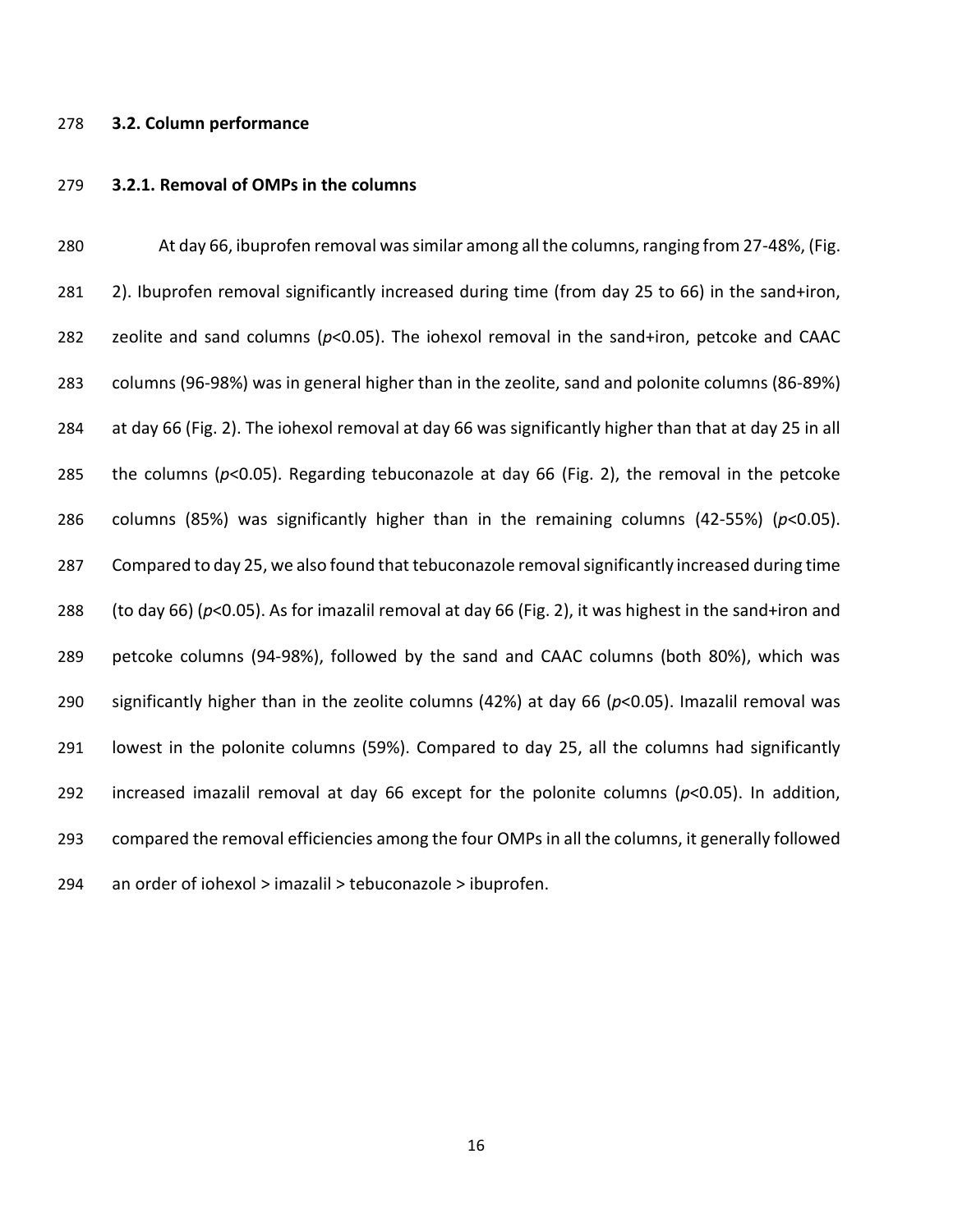

 Fig. 2. The removal of ibuprofen, iohexol, tebuconazole and imazalil in each type of columns along with time. Different letters indicate significant differences between columns (*p*<0.05). Asterisk above the bars indicate significant differences between day 25 and day 66 for each type of column (*p*<0.05).

 The sorption of the four OMPs to the column substrates was measured at the end of experiment (day 66) (Table 3). The sorbed ibuprofen in the sand+iron, zeolite and petcoke 303 columns (0.11-0.22  $\mu$ g/g) was similar, which was significantly higher than in the CAAC columns (0.06 µg/g). Ibuprofen was not detected in the substrates of the sand and polonite columns. 305 Iohexol was not detected in any of the columns except for petcoke columns (0.08  $\mu$ g/g). Regarding tebuconazole, its concentration in the substrate of the CAAC columns was the highest 307 (0.99 µg/g). The tebuconazole concentration in the substrates of the zeolite and petcoke columns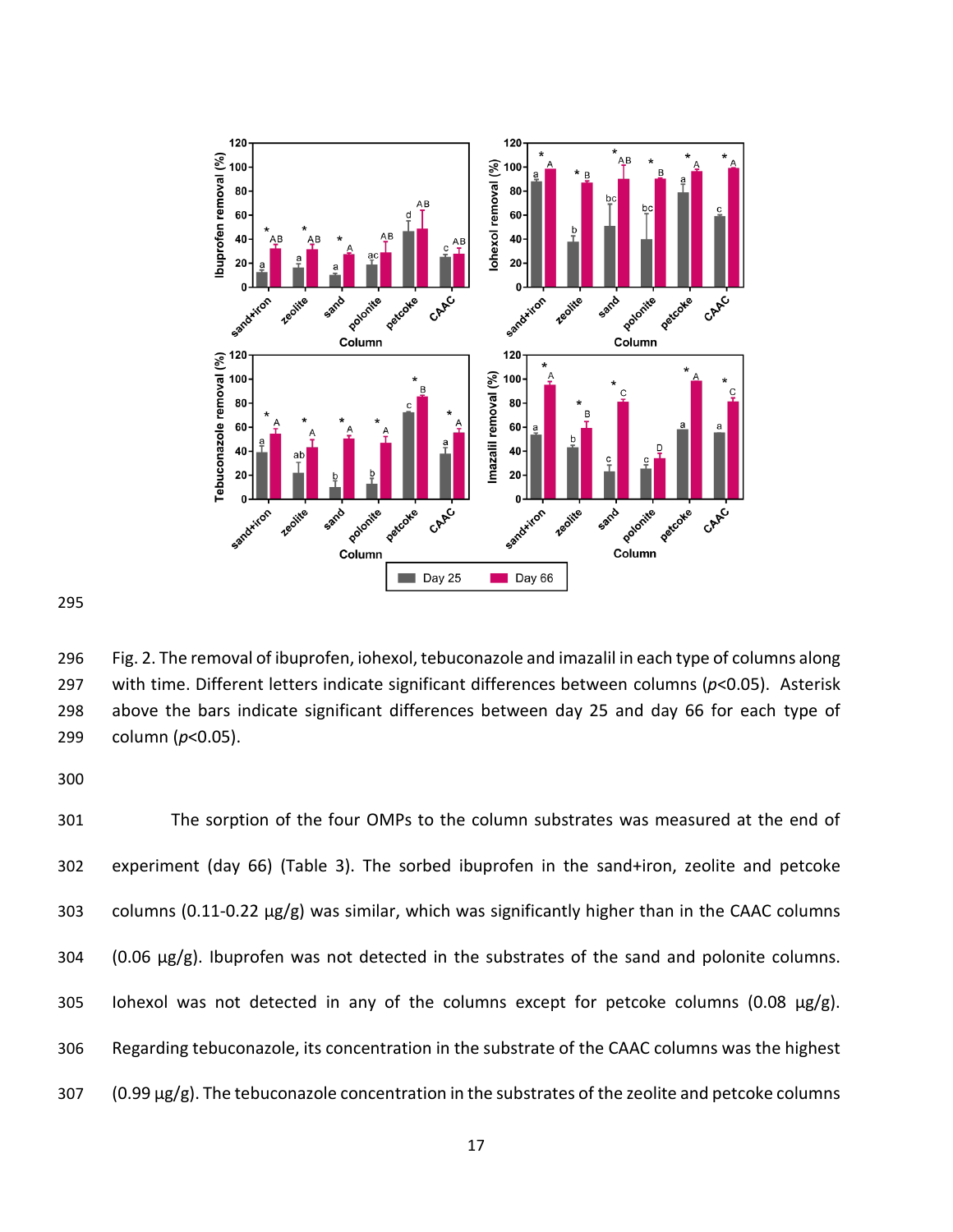308 (0.50-0.51µg/g) was higher than that in the sand+iron and polonite columns (0.31-0.32 µg/g). The 309 tebuconazole concentration in the substrate of the sand columns was the lowest (0.18  $\mu$ g/g DW 310 substrate). Like for tebuconazole, the highest imazalil concentration in substrate was found in 311 the CAAC columns (1.26  $\mu$ g/g), followed by the zeolite and petcoke columns (0.42-0.59  $\mu$ g/g DW 312 substrate). The sand+iron, sand and polonite columns had the lowest imazalil sorption (0.27-0.31  $313 \mu g/g$ ). The amount of sorbed tebuconazole and imazalil in all the columns was in general higher 314 than that of ibuprofen and iohexol (Table 3).

315 A comparison between the maximum mass adsorbed per mass of adsorbent  $(q_m)$  of the four OMPs found in batch tests with the theoretical substrate concentrations calculated based in the input mass of the four OMPsin each type of columns was performed (Table 3). The theoretical 318 substrate concentrations values are much lower than the respective  $q_m$ , except for the cases 319 where  $q_m$  could not be determined (no adsorption of ibuprofen and iohexol onto sand, and no adsorption of iohexol onto polonite and CAAC). Furthermore, the percentage of the sorbed ibuprofen, iohexol, tebuconazole and imazalil in comparison with the total input mass of each compound was calculated. The present results show that the amount of ibuprofen, iohexol, tebuconazole and imazalil sorbed by the substrates in all the columns were <13%, <36%, <31% and <31% of the total input of the respective compound, respectively (Table 3).

325 Table 3. The maximum mass adsorbed per mass of adsorbent of each material, the theoretical and measured 326 substrate concentration, and the percentages of ibuprofen, iohexol, tebuconazole and imazalil removed by 327 the substrates in the columns to the total input (mean  $\pm$  SD, n=3).

|           | Organic Micro-pollutants |                   |         |      |          |         |             |
|-----------|--------------------------|-------------------|---------|------|----------|---------|-------------|
|           |                          | Sand+             | Zeolite | Sand | Polonite | Petcoke | <b>CAAC</b> |
|           |                          | Iron <sup>g</sup> |         |      |          |         |             |
| Ibuprofen | q <sub>m</sub>           |                   | 78      | -    |          | 97      | 24          |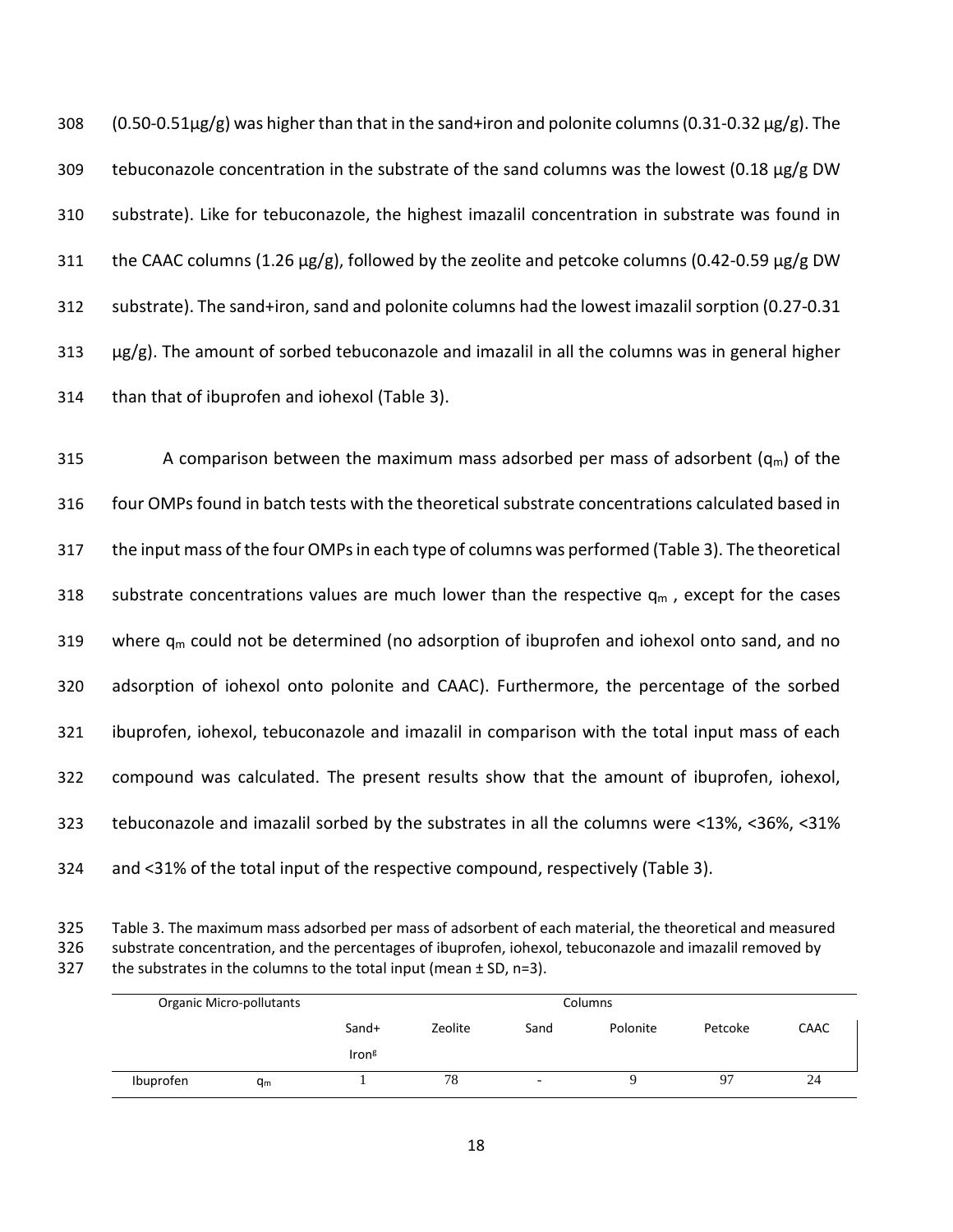|              | Theoretical    | 0.86                         | 0.29                         | 2.02                          | 1.67                           | 1.66                         | 3.15                         |
|--------------|----------------|------------------------------|------------------------------|-------------------------------|--------------------------------|------------------------------|------------------------------|
|              | concentration# |                              |                              |                               |                                |                              |                              |
|              | Measured       | $0.11 \pm 0.01$ <sup>a</sup> | $0.16 \pm 0.07$ <sup>a</sup> | <b>ND</b>                     | <b>ND</b>                      | $0.22 \pm 0.04$ <sup>a</sup> | $0.06 \pm 0.01$ <sup>b</sup> |
|              | concentration  |                              |                              |                               |                                |                              |                              |
|              | Percentage (%) | $12.7 \pm 0.9^a$             | $7.8 + 3.2$ <sup>ab</sup>    | $<$ 4.2±0.3 <sup>b,*</sup>    | $< 2.2 \pm 0.3$ <sup>c,*</sup> | $13.1 \pm 2.4^a$             | $2.0 \pm 0.3$ <sup>c</sup>   |
| Iohexol      | $q_m$          | $\overline{3}$               | 57                           | $\overline{\phantom{a}}$      | $\overline{\phantom{a}}$       | 84                           | $\blacksquare$               |
|              | Theoretical    | 0.12                         | 0.29                         | 0.15                          | 0.24                           | 0.24                         | 0.45                         |
|              | concentration# |                              |                              |                               |                                |                              |                              |
|              | Measured       | <b>ND</b>                    | <b>ND</b>                    | <b>ND</b>                     | <b>ND</b>                      | $0.08 \pm 0.02$              | <b>ND</b>                    |
|              | concentration  |                              |                              |                               |                                |                              |                              |
|              | Percentage (%) | $<$ 35.7 $\pm$ 2.5 $a,*$     | $<$ 13.1±0.3 <sup>b,*</sup>  | $< 30 \pm 1.9$ <sup>c,*</sup> | $<$ 15.5±1.0 <sup>d,*</sup>    | $33.2 \pm 7.0$ <sup>ac</sup> | $< 8.7 \pm 0.3$ <sup>e</sup> |
| Tebuconazole | $q_m$          | 20                           | 24                           | 17                            | 15                             | 217                          | 83                           |
|              | Theoretical    | 1.00                         | 2.34                         | 1.20                          | 1.94                           | 1.93                         | 3.65                         |
|              | concentration# |                              |                              |                               |                                |                              |                              |
|              | Measured       | $0.31 \pm 0.04^b$            | $0.50 \pm 0.04$ <sup>a</sup> | $0.18 \pm 0.03$ <sup>c</sup>  | $0.32 \pm 0.12$ abc            | $0.51 \pm 0.21$ abc          | $0.99 \pm 0.08$ <sup>d</sup> |
|              | concentration  |                              |                              |                               |                                |                              |                              |
|              | Percentage (%) | $30.8 \pm 4.4$ <sup>a</sup>  | $21.2 \pm 1.6^b$             | $15.2 \pm 2.2$ <sup>c</sup>   | $16.4 \pm 6.0$ <sub>bc</sub>   | $26.3 \pm 10.9$ abc          | $27.2 \pm 2.6^a$             |
| Imazalil     | $q_m$          | 32                           | 60                           | 29                            | 83                             | 205                          | 81                           |
|              | Theoretical    | 1.03                         | 2.40                         | 1.20                          | 1.99                           | 1.97                         | 3.74                         |
|              | concentration# |                              |                              |                               |                                |                              |                              |
|              | Measured       | $0.31 \pm 0.07$ <sup>a</sup> | $0.59 \pm 0.11^b$            | $0.29 \pm 0.02$ <sup>a</sup>  | $0.27 \pm 0.05$ <sup>a</sup>   | $0.42 \pm 0.14^{ab}$         | $1.26 \pm 0.09$ <sup>c</sup> |
|              | concentration  |                              |                              |                               |                                |                              |                              |
|              | Percentage (%) | $30.5 \pm 6.5$ <sup>ac</sup> | $24.7 + 4.5^a$               | $23.3 \pm 1.3$ <sup>a</sup>   | $13.7 \pm 2.4^b$               | $21.4 \pm 7.4$ <sub>bc</sub> | $33.7 \pm 3.2$ <sup>a</sup>  |

<sup>#</sup>: The theoretical concentration of ibuprofen, iohexol, tebuconzaole and imazalil were calculated based on the assumption that 329 the total input mass of the four OMPs were completely adsorbed by the respective material 329 the total input mass of the four OMPs were completely adsorbed by the respective materials. The unit for theoretical and 330 measured concentration is  $\mu g/g$  DW substrate (DW: dry weight). g: the q<sub>m</sub> in the sand+iron 330 measured concentration is  $\mu$ g/g DW substrate (DW: dry weight). g: the q<sub>m</sub> in the sand+iron columns was calculated based on the 331 weight ratio of sand to blast iron slag (10:1). Different letters indicate signific 331 weight ratio of sand to blast iron slag (10:1). Different letters indicate significant differences between columns (*p*<0.05). Asterisk represents the the percentages of adsorbed compounds calculated based on limits of detection. ND: not detectable.

333

## 334 **3.2.2. Conventional water parameters**

 In order to pollutant removal processes occurred in the column, we further analyzed the conventional water parameters. The effluent temperature during the two sampling campaigns 337 ranged from 14 °C to 17 °C (Table S2). At day 66, the pH in the zeolite (9.8) and polonite (10.0) columns was significantly higher than in the other columns [CAAC (8.7), sand (8.1), petcoke (7.9)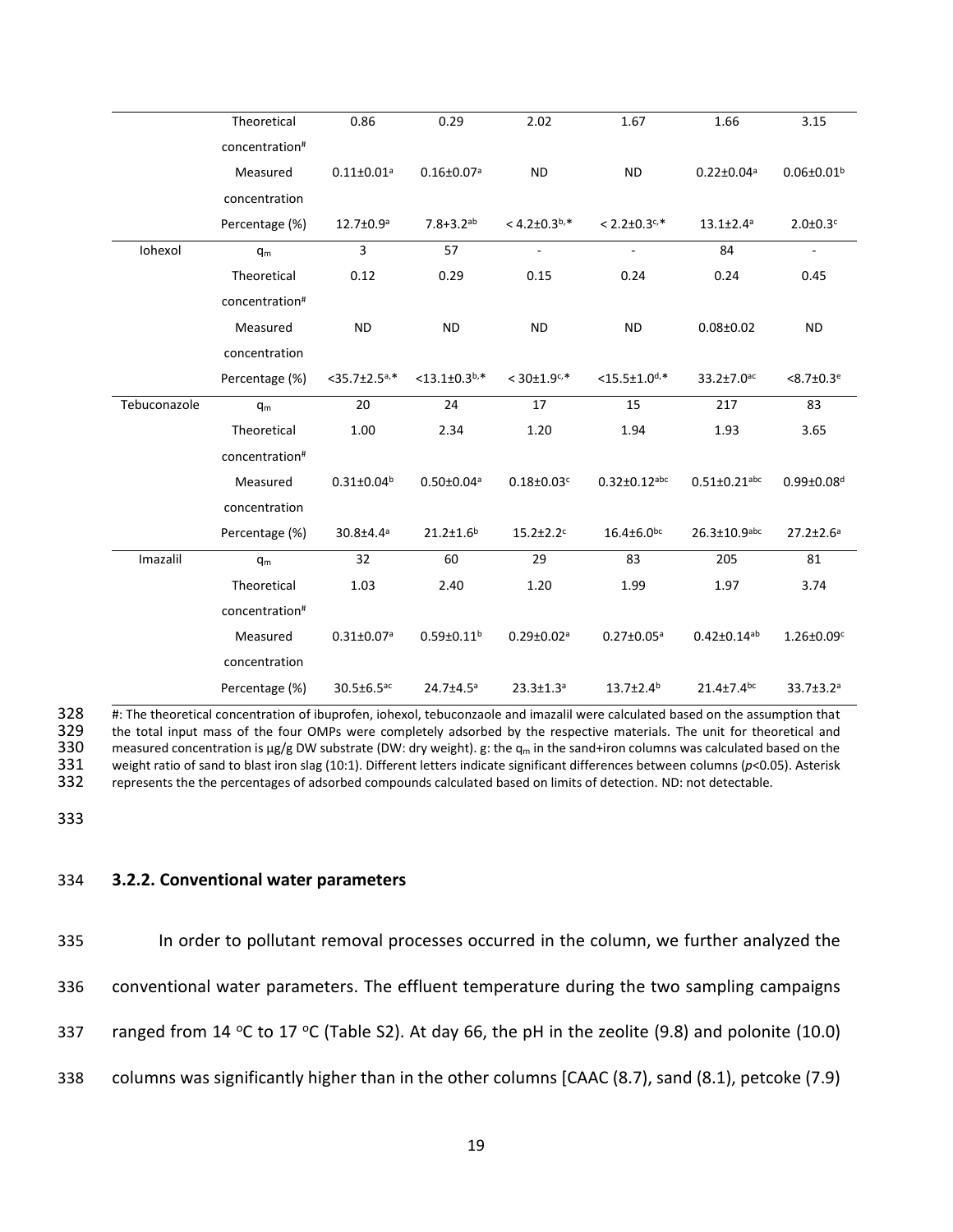and sand+iron (7.9)] (Table S2). The EC ranged between highest values in the zeolite columns 340 (1548 µS/cm) and lowest in the polonite columns (645 µS/cm). The DO in all the columns ranged from 0.6 to 3.0 mg/L. At the intermediate sampling (day 25), the differences between columns for pH and EC were already visible (Table S2).

 At day 66, the removal of COD tended to be higher in the petcoke (50%), sand+iron (48%) and CAAC (40%) columns than in the zeolite (31%), sand (28%) and polonite (26%) columns (Fig. S3). The petcoke columns had the highest TOC removal (59%). The sand+iron, polonite and CAAC columns had similar TOC removal (47-49%), which were generally higher than the sand (42%) and zeolite (32%) columns. As for BOD removal, all the columns had similar removal (55-69%) except the polonite columns (45%). Compared day 66 to day 25, significantly increased removal was only observed for COD and TOC removal in the sand+iron and zeolite columns (*p*<0.05). Nitrate was barely observed in the influent and effluent at day 66 and also 25 (Table S2). At day 66, the 351 removal of NH<sub>4</sub><sup>+</sup>-N in the zeolite columns was significantly higher than that in the remaining 352 columns  $(-13\% - 21\%)$  ( $p<0.05$ ). TN removal had a similar trend with NH<sub>4</sub><sup>+</sup>-N removal. Compared 353 day 66 to day 25, TN and NH $_4$ <sup>+</sup>-N removal was significantly lower in all columns except for zeolite 354 columns ( $p$ <0.05). The zeolite columns were the only that had a significantly higher TN and NH<sub>4</sub><sup>+</sup>- N removal at day 66 than day 25 (*p*<0.05). For total phosphorous at day 66, the sand+iron, polonite and petcoke columns had similar removal (98-99%), higher than that observed in the sand and CAAC columns (68-71%). Zeolite did not remove TP (-61%). Similar trends among columns to those of day 66 were observed for TP removal at day 25. Moreover, TP removal was similar between day 66 and day 25.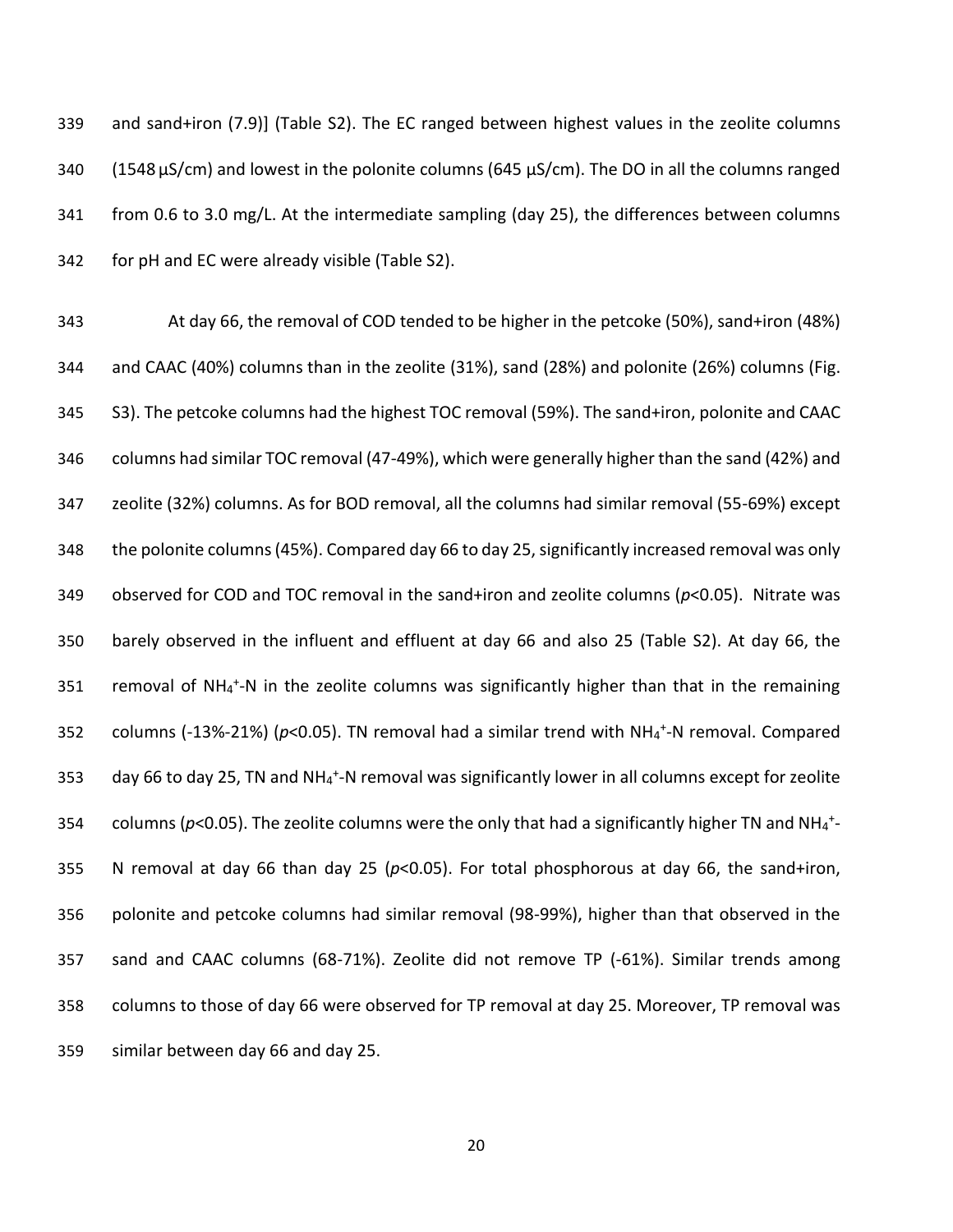**3.2.3. Metabolic profiles of interstitial water and biofilm microbial communities**

 In the interstitial water (Fig. 3a), sand+iron, sand and CAAC columns had similar microbial activity and metabolic richness, followed by petcoke columns. Zeolite and polonite columns had the lowest microbial activity and metabolic richness (Fig. 3a). According to the carbon source utilization patterns (CSUPs) of the microbial communities in the interstitial water samples by PCA analysis, three distinct groups (Fig. 4a) were identified: 1) sand+iron columns grouped with CAAC columns, 2) zeolite columns grouped with polonite columns, and 3) sand columns grouped with petcoke columns. The carbon source utilization (guilds) among the different column types (Fig. S4) did not reveal any clear trend.

 In the biofilm (Fig. 3b), the sand columns had the highest microbial activity and metabolic richness. Sand+iron, petcoke and CAAC columns had similar microbial activity and metabolic richness, which was higher than that of polonite columns. Zeolite had the lowest microbial activity and metabolic richness. The carbon source utilization patterns (CSUPs) of the microbial communities in the biofilm samples were further analyzed using a PCA ordination (Fig. 3b). Two distinct groups were determined with the exception of an independent point for the zeolite columns: (1) petcoke columns were grouped with CAAC columns; (2) sand+iron, sand and polonite columns were grouped together. No significant differences or clear trends can be gleaned from the carbon source utilization (guilds) among columns types (Fig. S5).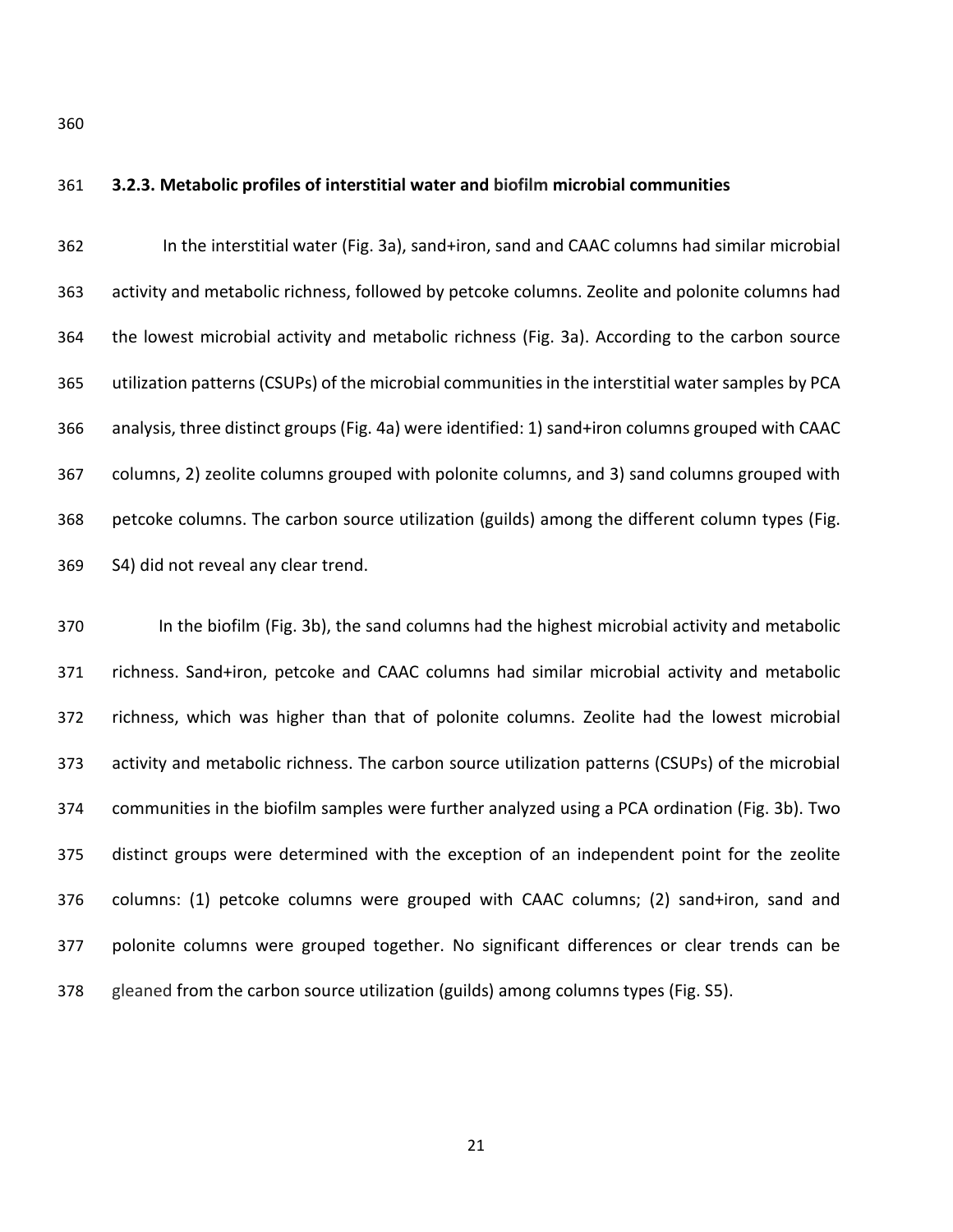



 Fig. 3. Microbial activity based on AWCD and metabolic richness for the interstitial water (a) and biofilm (b) samples at day 66 from the sand+iron (SI), zeolite (Z), sand (S), polonite (Pl), petcoke (Pt) and CAAC (C) columns. Different letters indicate significant differences between columns (*p*<0.05) and PCA plot of the microbial community based on the carbon source utilization pattern in the interstitial water (a) and biofilm (b) samples. The first or the first two letters represent the types of column. The last letters (W and B) represent interstitial water and biofilm, respectively. The different groups are significantly different (*p*<0.05, PERMANOVA).

## **4. Discussion**

 All the materials can adsorb ibuprofen, iohexol, tebuconazole, and imazalil with the exceptions of sand for ibuprofen and iohexol, and polonite and CAAC for iohexol. Compared to ibuprofen, tebuconazole and imazalil, iohexol was found to be more difficult to adsorb. It may be attributed to the lower logD (around -2.0) (D: distribution-coefficient) of iohexol in the solutions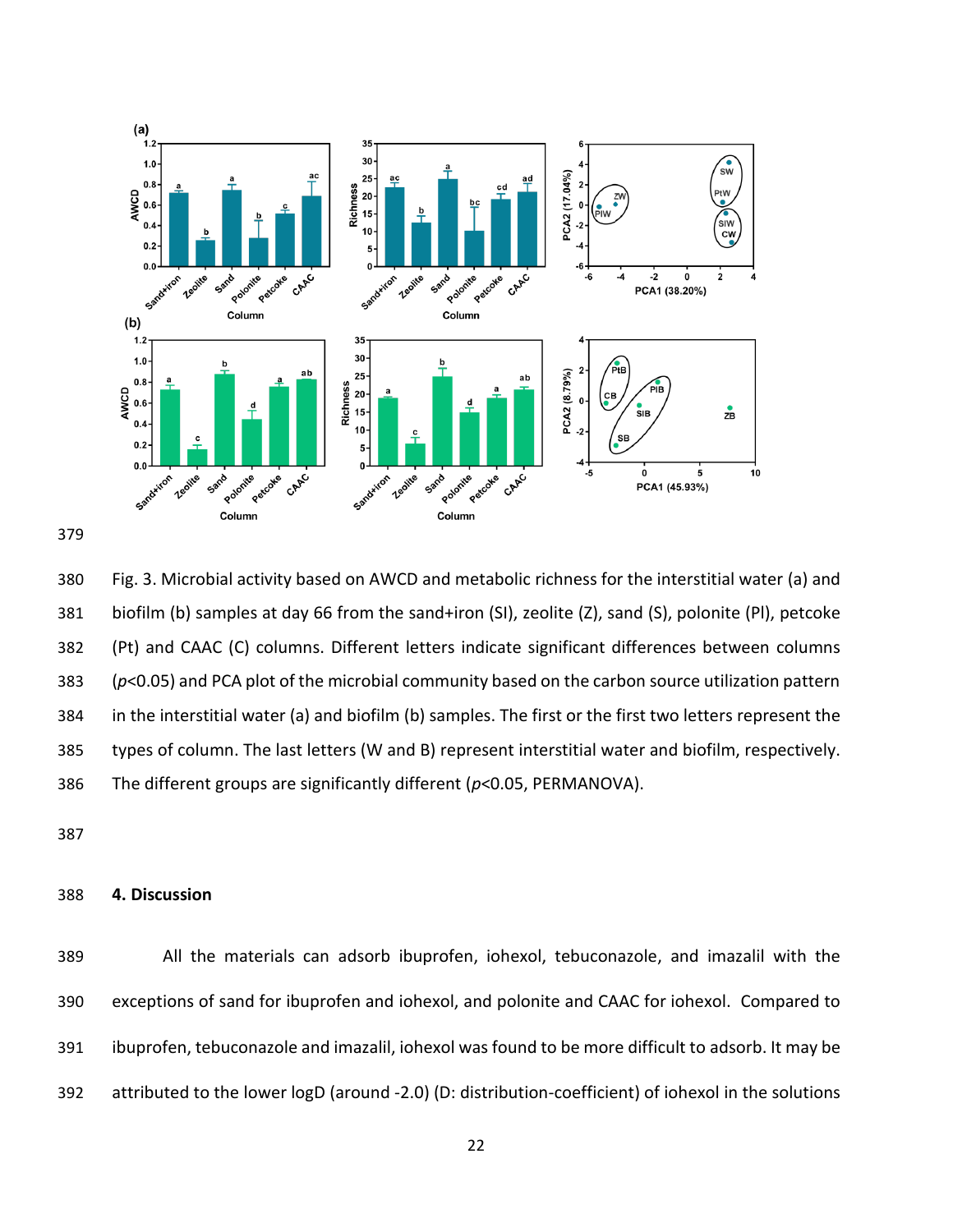during the adsorption experiment (Table S4), denoting its higher hydrophilicity. Although the similar logKow for ibuprofen (3.97) and tebuconzaole (4.10) and imazalil (3.89) (Table S1), the three OMPs have different logD in the solutions during the adsorption experiment, presenting 0.3-1.4, 3.7 and 3.7-3.8, respectively (Table S4). The results of the adsorption experiment are in accordance with the hydrophobicity of the tested OMPs, in which tebuconazole and imazalil were more easily adsorbed by the six materials than ibuprofen. To the best of our knowledge, the adsorption of ibuprofen, iohexol, tebuconazole and imazalil onto the sand, zeolite, blast iron slag, petcoke, polonite and CAAC has rarely been investigated by adsorption isotherms, especially in a single experiment. However, the adsorption capacities of the six materials (µg/g range) are limited in comparison to well-known sorbents, such as activated carbon and carbon nanotubes (at mg/g range) [\[55-58\]](#page-32-10). The matrix in CWs is characterized by being low-cost and locally available [\[59\]](#page-33-0). The well-known sorbents are generally also more expensive than the presently studied materials, forming a bottleneck for wide application of these high-sorption materials as CWs media. It raises a question whether the materials can play an important role in removing OMPs by enhancing microbial degradation in CWs when their sorption capacities are limited.

408 Regarding the removal of OMPs in the columns, compared the  $q_m$  to the theoretical concentrations of the four OMPs (Table 2), the total input mass of the four OMPs should have been retained in the columns and OMPs in the effluent should be negligible, if only sorption processes had occurred in all the columns. However, the four OMPs were still present in the effluent of all the columns, indicating that the columns were unable to completely remove the OMPs from wastewater. The incomplete removal of the four OMPs by sorption process could be attributed to competitive sorption phenomenon as the OMPs and other pollutants (such as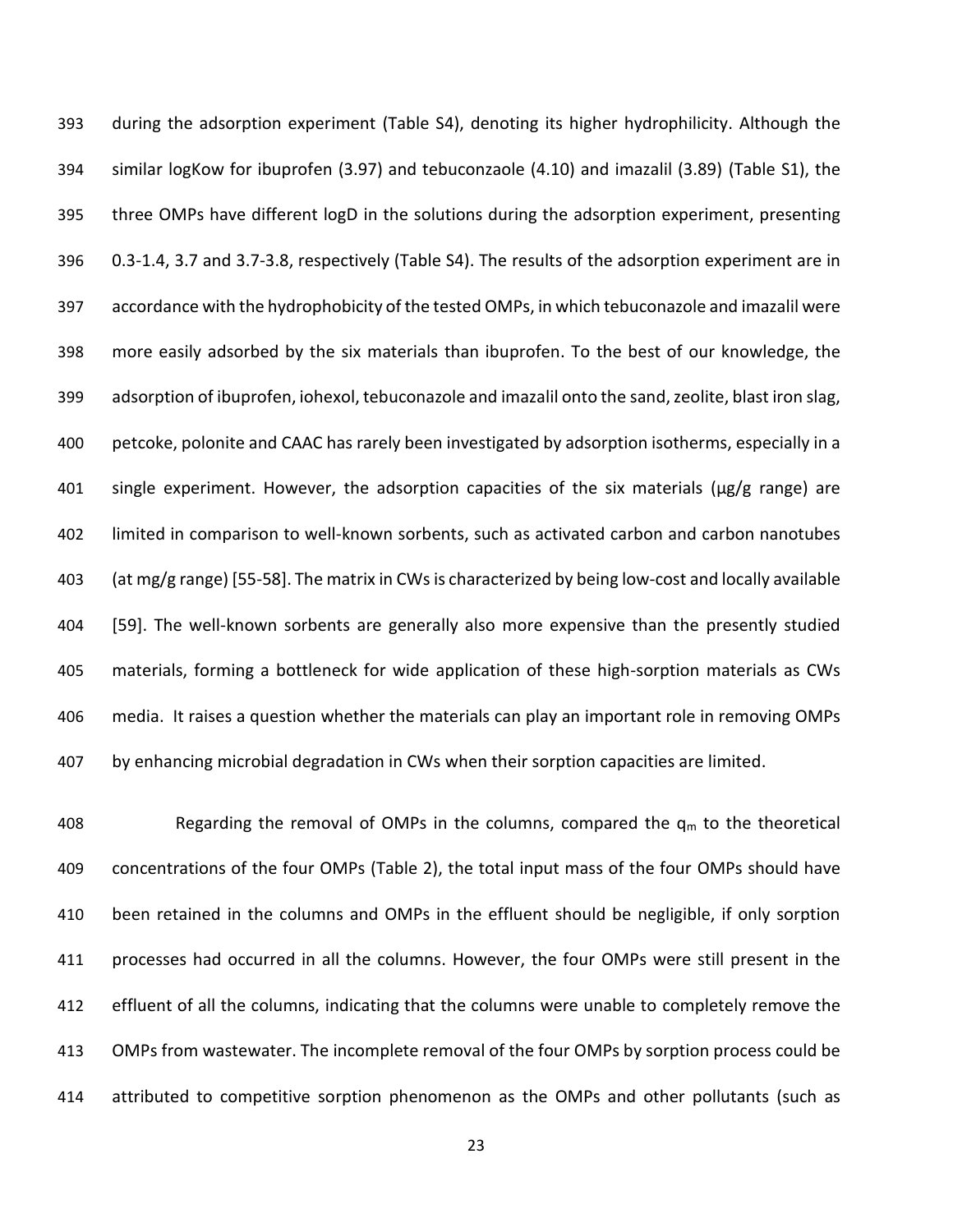organics, TN and TP) may compete for preferred binding sites on the materials [\[60,](#page-33-1) [61\]](#page-33-2). In addition, it is known that biofilm development decreases the sorption capacity of the packing materials. The percentages of the substrate concentrations of the four OMPs to the total mass of the respective OMPs only represent 0-36% of the expected sorption. Thus, the present results indicate that OMPs biodegradation also occurred in all the columns, which is also supported by the removal of organic matter in the columns. Although not always significant, organic removal (COD, TOC, and BOD) in all the columns increased over time (day 25 to 66), suggesting organic biodegradation likely occurred. The evidence of biodegradation process is stronger for ibuprofen and iohexol removal, for which OMP sorption was found to be negligible in the batch tests. 424 Although ibuprofen was not detected in the substrates of the sand and polonite columns, and Iohexol was also not detected in all the columns except for petcoke columns, the ibuprofen and iohexol were removed from wastewater. Additionally, the low Ibuprofen removal (27-48%) at day 66 in all columns may be due to the fact that ibuprofen is difficult to degrade under anaerobic conditions [\[62\]](#page-33-3). Zwiener and Frimmel [\[63\]](#page-33-4) reported that ibuprofen is easily degraded under oxic 429 conditions and poorly under anaerobic conditions in biofilm reactors. Iohexol, tebuconazole and imazlil achieved high removal efficiencies at the end of experiment, indicating that the three OMPs also can easily degraded under anaerobic conditions. It should be noted that iohexol removal was more than 86% in all columns, and it is generally considered as a recalcitrant OMP [\[64\]](#page-33-5). Thus, the high removal of iohexol in this study reveals that iohexol may be degraded to a larger extent under anaerobic conditions, which warrants further investigation.

 When comparing the removal of OMPs among the different columns, the removal of the 436 respective OMPs were generally similar at the end of experiment, even though the six materials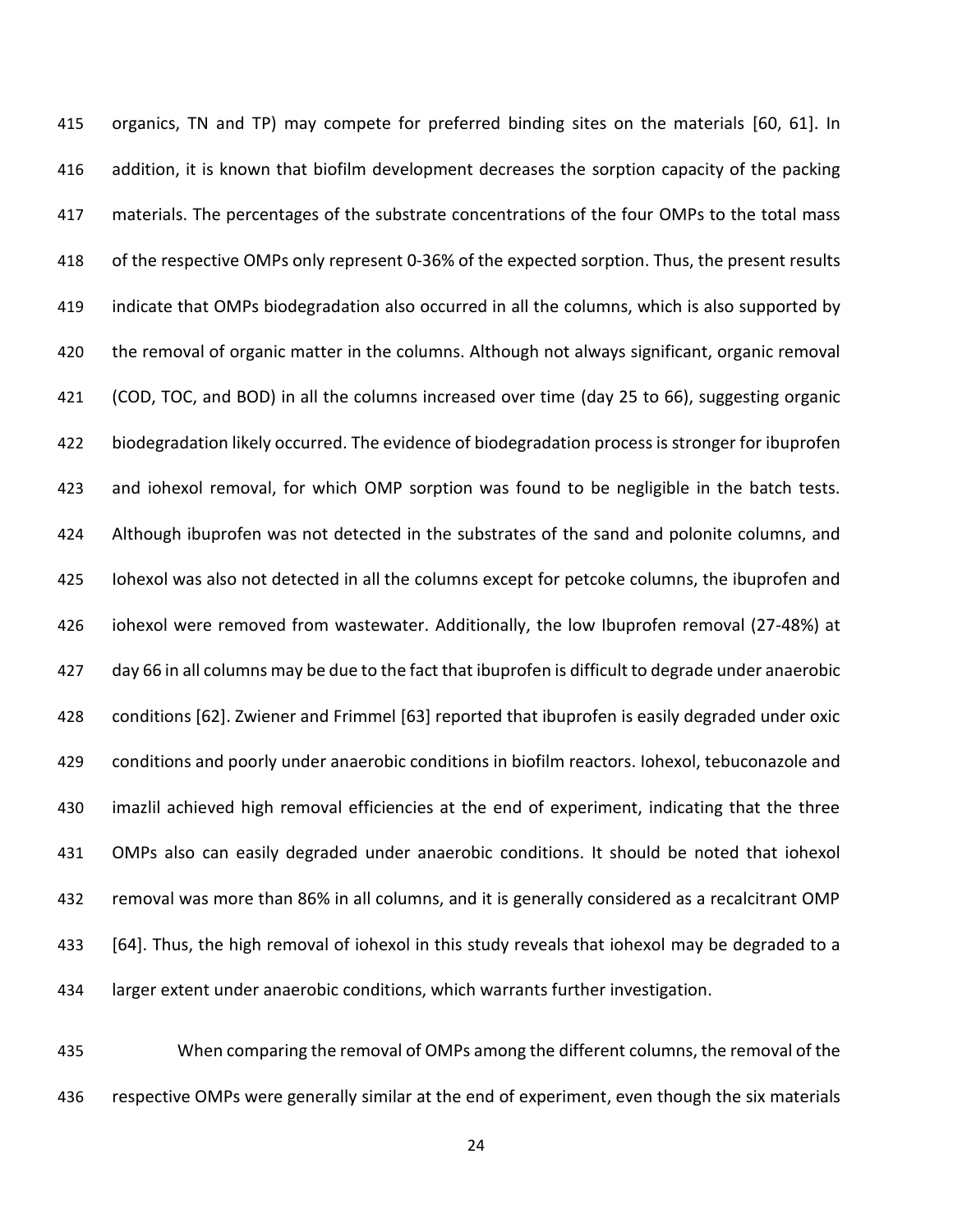had different sorption capacities. For instance, sand had the lowest sorption capacity compared to other materials (Table 1), but the removal of ibuprofen, iohexol and tebuconazole in the sand columns was similar to the other five types of columns, with the exception of higher tebuconazole removal in the petcoke columns. The removal of imazalil in the sand columns was similar with that in the CAAC columns, and even higher than that in the zeolite and polonite columns. Polonite is a similar case with sand, the isotherms revealed a limited sorption capacity, but in the packed columns polonite provided similar removal with the other materials. These results indicate that the tested materials can facilitate OMP removal during wastewater treatment, although the sorption capacities of the six materials were limited. We hypothesized that the sorption is reversible, but the sorption interactions slow the OMPs down in the system providing longer contact time with the biofilm so that biodegradation could occur to larger extent.

 The microbial community functional profiles in the interstitial water and biofilm samples in the six types of columns were further elucidated. To the best of our knowledge, the comparisons of microbial community functional profiles in the interstitial water and biofilm among the different material-packed columns have not been studied before. At the starting period of the column operation, the interstitial water microbial community is known to depend on the microbial communities in the influent [\[41\]](#page-31-6). At day 66, the microbial community functional profiles in the interstitial water were different among the different columns, indicating that materials themselves could shape the interstitial water microbial communities even though all the columns were fed with the same wastewater. In addition, the microbial community functional profiles in the interstitial water samples of all the columns, except for CAAC, were different from that in the influent (Fig. S6). This results are in accordance with the finding by Lv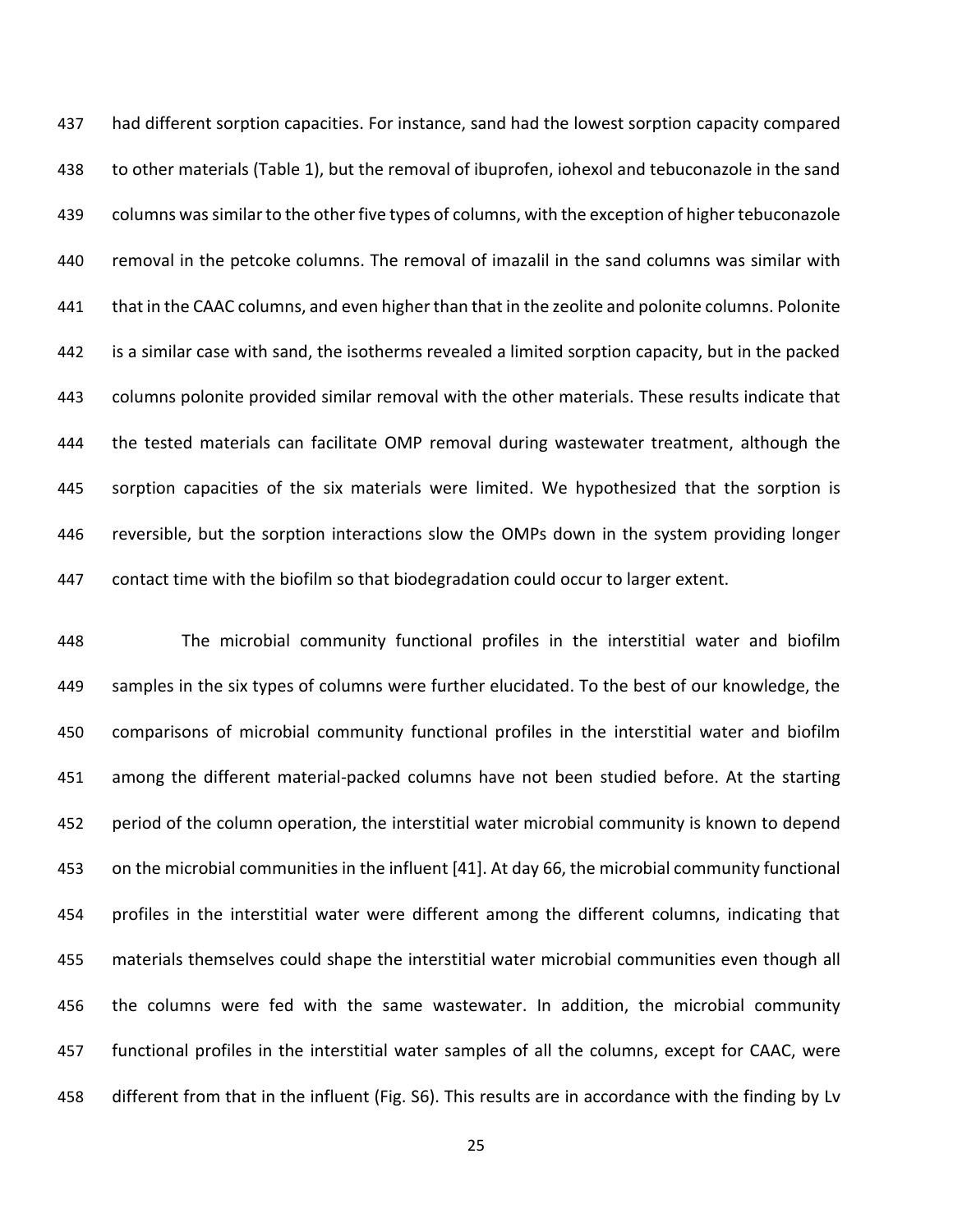*et al.* [\[65\]](#page-33-6), who found the microbial community in the unplanted mesocosms (sand as the matrix) was different from that in the influent. Furthermore, Weber and Legge [\[41\]](#page-31-6) observed that, in CW mesocosms (gravel as the matrix), after a state of initial difference based on the different inoculum community profiles (0-6 days) (different wastewater feeds), the community starts shifting towards a period where the interstitial water microbial community functional profiles in all the mesocosms were similar (days 25-73) before an equilibrium state with unplanted and planted-mesocosm CLPP groupings (after 74 days). However, in the present study, although the columns were operated for 66 days, the microbial community functional profiles of the six types of columns were different. This difference can only be explained by the columns packed with different materials.

 In the biofilm samples, we also observed three different CLPP groupings among the six 470 types of columns, revealing that the different materials also shaped the microbial community functional profiles in the biofilm developed during the 66 days in the columns. When comparing the microbial community functional profiles between the interstitial water and biofilm, we found that the microbial activity and metabolic richness were significantly higher in the biofilm than in the interstitial water in all the columns, and the microbial metabolic function profiles of the interstitial water and biofilm were different (Fig. S7). This trend was also observed by Zhang *et al.* [\[43\]](#page-31-7) and Weber and Legge [\[66\]](#page-33-7). Furthermore, the CLPP grouping patterns in the interstitial water were different from that in the biofilm (see Fig. 3). The present results indicate that, in addition to sand, the other materials as CW matrix also can shape interstitial water and biofilm communities in different directions. Calheiros *et al.* [\[67\]](#page-33-8) found that the microbial communities in the CWs with expanded clay aggregates and fine gravel for industrial wastewater treatment were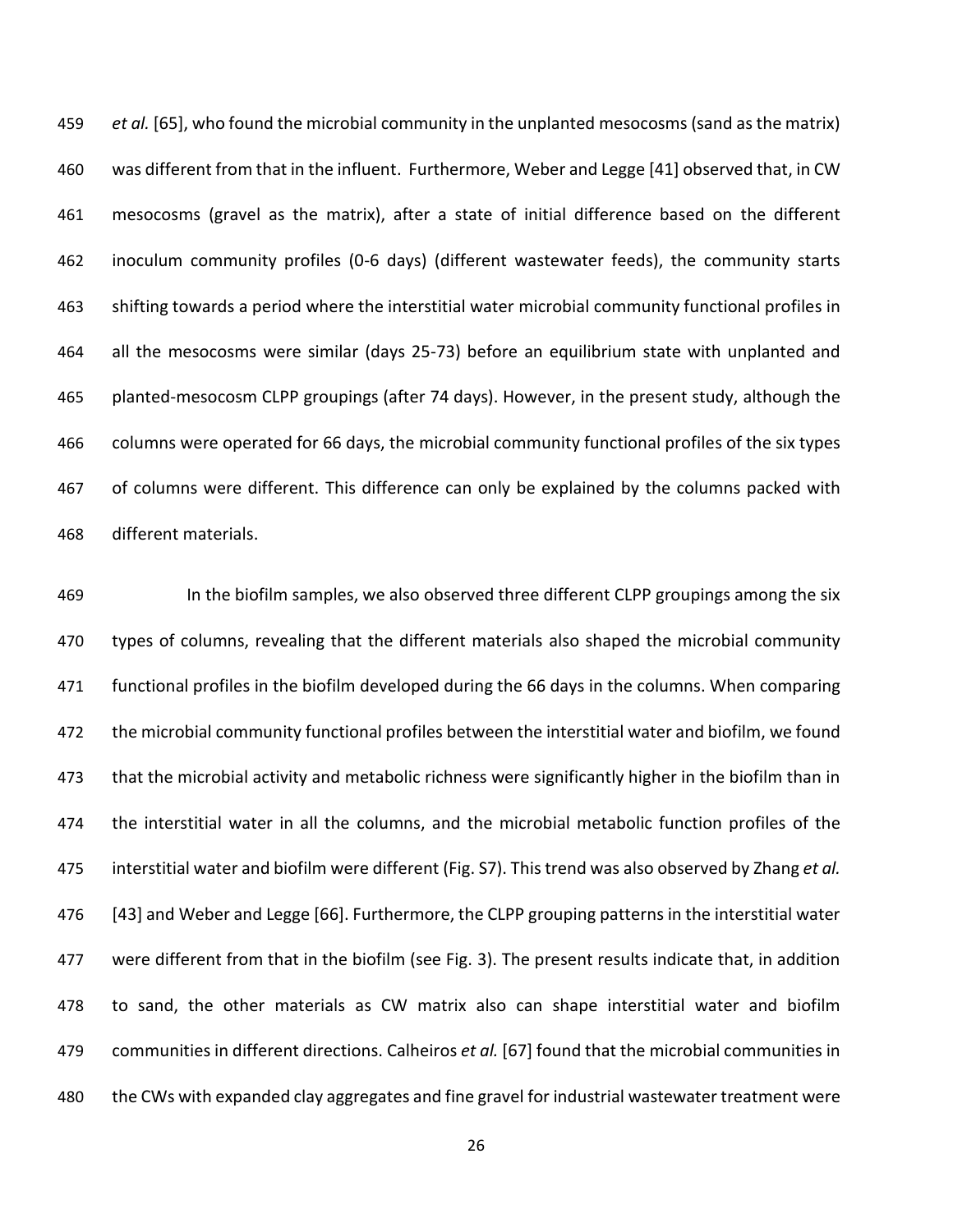different. Guan *et al.* [\[68\]](#page-34-0) also observed that bacterial community diversity and structures had pronounced differences between sand and zeolite CWs treating polluted river water. Different materials influenced the establishment and growth of biofilm and microbial community as well as the treatment performance of CWs [\[69\]](#page-34-1). The differences in microbial community structures of columns may be attributed to the different characteristics of different materials, such as pH, EC, porosity, organic matter content and solid surface [\[67,](#page-33-8) [70\]](#page-34-2).

 When studying the correlation between water metrics (temperature, EC, pH, DO, COD, 488 TOC, BOD, TN, NH<sub>4</sub><sup>+</sup>-N, TP, four OMP removal, and substrate concentrations of the four OMPs) and microbial metrics(AWCD, richness, and guilds utilization) by CCorA analysis(Table S5 and S6). A larger number of correlations between guild utilization and ibuprofen removal were observed in the biofilm than in the interstitial water, indicating a more crucial role for biofilm microbial communities in pollutant removal than interstitial water microbial communities. The present result is consistent with the findings by Lv *et al.* [\[44\]](#page-32-11) and Zhang *et al.* [\[43\]](#page-31-7), whom reported that biofilm communities in CWs had an important role in tebuconzaole and ibuprofen biodegradation. Kurzbaum *et al.* [\[71\]](#page-34-3) also found that higher total cultivable bacteria and specific phenol-degrading bacteria in gravel attached biofilm than in free water when studying the different CW components to understand the relative contribution for phenol biodegradation. In addition, we also observed that pH and DO were the main variables connecting with biofilm communities (Table S6). In examining the pollutants removal results, generally, microbial activity, and metabolic richness were determined as the key factors influencing OMPs biodegradation in the columns.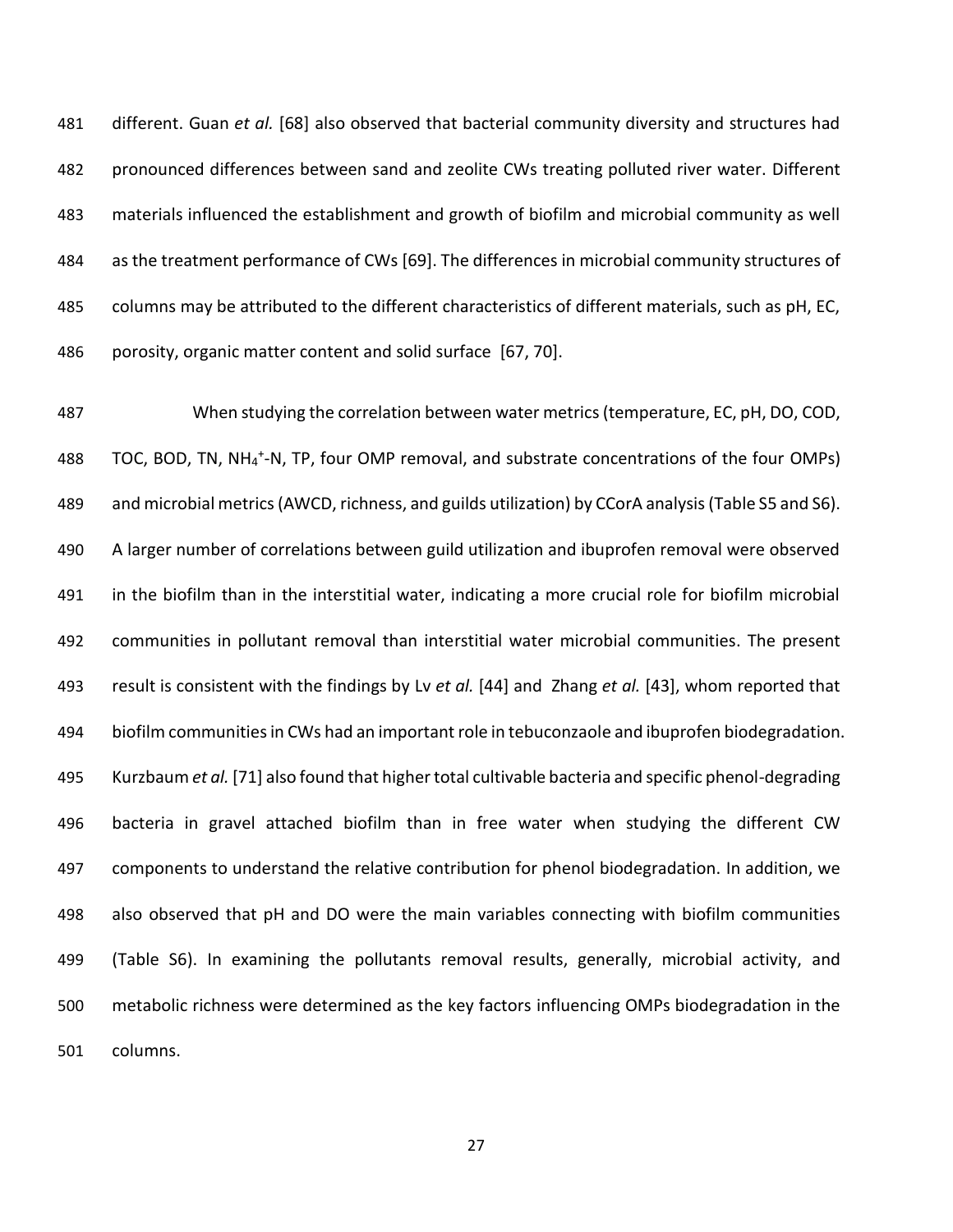To sum up, the presence of materials influences microbial community structures and the treatment performance of columns. Even using materials with low adsorption capacities as substrates in biological filters, they can also play an important role in the removal of OMPs. Therefore, an appropriate selection of materials for biological filters can improve system's performance via shaping microbial community. However, it is still unknown which material is superior to enrich the functional groups of microbial community for removing OMPs. Moreover, it is well known that plant presence also affect the microbial community structures in CWs [\[42,](#page-31-8) [43,](#page-31-7) [72-74\]](#page-34-4). It is yet unclear which effect (material, plant or design) would be greater when using the different tested materials. Such microbial drivers need to be further studied.

## **5. Conclusions**

The adsorption capacities of six representative materials (sand, zeolite, blast iron slag, petcoke, polonite and CAAC) to the selected OMPs(ibuprofen, iohexol, tebuconazole and imazalil) in the µg/g range were not promising compared to well-known sorbents, such as activated carbon 516 and carbon nanotubes (mg/g). It indicates that none of the tested materials should be especially applied to enhance OMPs by sorption. In the medium-term column study (66 days), the removal of the four OMPs increased with time, during which biodegradation was the main pathway for removal. Although the different materials had different sorption capacities, the removal of the 520 four OMPs in the six types of columns was generally similar. In addition, the CLPP analysis showed that the materials shaped the functionality of microbial communities in interstitial water and biofilm in different directions. Different materials had different biofilms communities with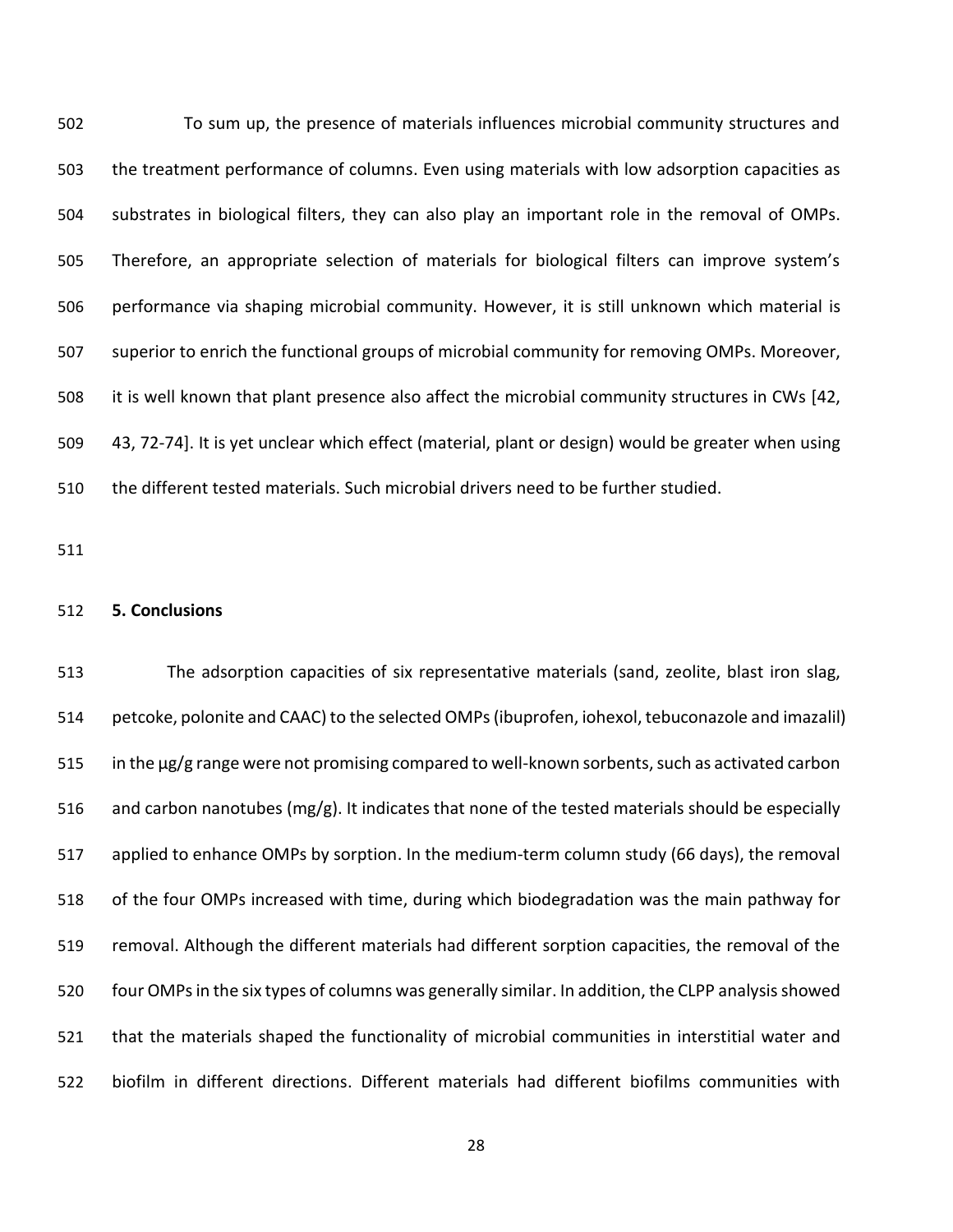<span id="page-28-3"></span><span id="page-28-2"></span><span id="page-28-1"></span><span id="page-28-0"></span>

| 523 | distinct functions that resulted in similar removal among columns. Thus, the common materials             |
|-----|-----------------------------------------------------------------------------------------------------------|
| 524 | as CW matrix can also play a key role in OMP removal by strengthening biodegradation processes.           |
| 525 | However, we presently cannot conclude which material may shape a better microbial community               |
| 526 | for OMPs removal/degradation.                                                                             |
| 527 |                                                                                                           |
| 528 | <b>Acknowledgments</b>                                                                                    |
| 529 | This work was funded by the Aarhus University Research Foundation (AUFF) center for Advanced              |
| 530 | Water Purification. The Ph.D.-scholarships of Liang Zhang (JY201405) is supported by Guangzhou            |
| 531 | Elites Project of Guangzhou Municipal Government.                                                         |
| 532 |                                                                                                           |
| 533 | <b>References</b>                                                                                         |
| 534 | [1] M. Breitholtz, M. Näslund, D. Stråe, H. Borg, R. Grabic, J. Fick, An evaluation of free water surface |
| 535 | wetlands as tertiary sewage water treatment of micro-pollutants, Ecotoxicol. Environ. Saf., 78 (2012) 63- |
| 536 | 71.                                                                                                       |
| 537 | [2] P. Verlicchi, E. Zambello, How efficient are constructed wetlands in removing pharmaceuticals from    |
| 538 | untreated and treated urban wastewaters? A review, Sci. Total Environ., 470 (2014) 1281-1306.             |
| 539 | [3] A.V. Dordio, A.J.P. Carvalho, Organic xenobiotics removal in constructed wetlands, with emphasis on   |
| 540 | the importance of the support matrix, J Hazard Mater, 252 (2013) 272-292.                                 |
| 541 | [4] M. Hijosa-Valsero, V. Matamoros, R. Sidrach-Cardona, J. Martín-Villacorta, E. Becares, J.M. Bayona,   |
| 542 | Comprehensive assessment of the design configuration of constructed wetlands for the removal of           |
| 543 | pharmaceuticals and personal care products from urban wastewaters, Water Res, 44 (2010) 3669-3678.        |
| 544 | [5] T. Lyu, L. Zhang, X. Xu, C.A. Arias, H. Brix, P.N. Carvalho, Removal of the pesticide tebuconazole in |
| 545 | constructed wetlands: Design comparison, influencing factors and modelling, Environ Pollut, 233 (2018)    |
| 546 | 71-80.                                                                                                    |
|     |                                                                                                           |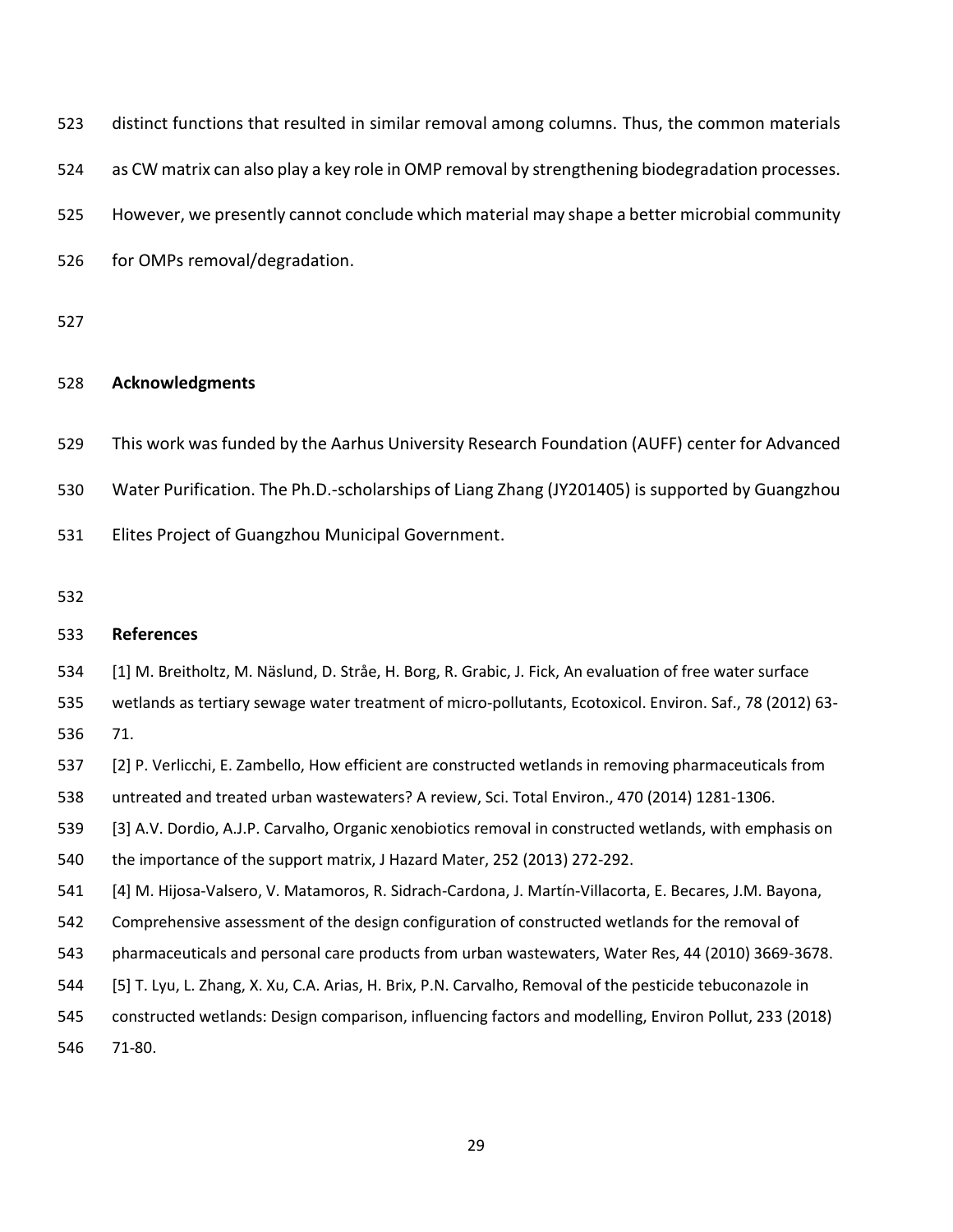- [6] L. Zhang, T. Lv, Y. Zhang, O.R. Stein, C.A. Arias, H. Brix, P.N. Carvalho, Effects of constructed wetland
- design on ibuprofen removal–A mesocosm scale study, Sci. Total Environ., 609 (2017) 38-45.
- <span id="page-29-0"></span> [7] D. Zhang, R.M. Gersberg, W.J. Ng, S.K. Tan, Removal of pharmaceuticals and personal care products in aquatic plant-based systems: a review, Environ Pollut, 184 (2014) 620-639.
- [8] P.N. Carvalho, M.C.P. Basto, C.M.R. Almeida, H. Brix, A review of plant–pharmaceutical interactions:
- from uptake and effects in crop plants to phytoremediation in constructed wetlands, Environ Sci Pollut
- R, 21 (2014) 11729-11763.
- [9] H. Auvinen, I. Havran, L. Hubau, L. Vanseveren, W. Gebhardt, V. Linnemann, D. Van Oirschot, G. Du
- Laing, D.P. Rousseau, Removal of pharmaceuticals by a pilot aerated sub-surface flow constructed
- wetland treating municipal and hospital wastewater, Ecol Eng, 100 (2017) 157-164.
- <span id="page-29-7"></span>[10] T. Lv, Y. Zhang, L. Zhang, P.N. Carvalho, C.A. Arias, H. Brix, Removal of the pesticides imazalil and
- tebuconazole in saturated constructed wetland mesocosms, Water Res, 91 (2016) 126-136.
- <span id="page-29-1"></span>[11] L. Clausen, I. Fabricius, L. Madsen, Adsorption of pesticides onto quartz, calcite, kaolinite, and α-
- alumina, J Environ Qual, 30 (2001) 846-857.
- <span id="page-29-2"></span>[12] M. Sanchez-Martin, M. Rodriguez-Cruz, M. Andrades, M. Sanchez-Camazano, Efficiency of different
- clay minerals modified with a cationic surfactant in the adsorption of pesticides: influence of clay type
- and pesticide hydrophobicity, Appl. Clay Sci., 31 (2006) 216-228.
- <span id="page-29-3"></span> [13] C. Arias, M. Del Bubba, H. Brix, Phosphorus removal by sands for use as media in subsurface flow constructed reed beds, Water Res, 35 (2001) 1159-1168.
- [14] M. Del Bubba, C. Arias, H. Brix, Phosphorus adsorption maximum of sands for use as media in
- subsurface flow constructed reed beds as measured by the Langmuir isotherm, Water Res, 37 (2003) 3390-3400.
- [15] H. Brix, C. Arias, M. Del Bubba, Media selection for sustainable phosphorus removal in subsurface
- flow constructed wetlands, Water Sci Technol, 44 (2001) 47-54.
- <span id="page-29-4"></span>[16] C. Vohla, M. Kõiv, H.J. Bavor, F. Chazarenc, Ü. Mander, Filter materials for phosphorus removal from
- wastewater in treatment wetlands—A review, Ecol Eng, 37 (2011) 70-89.
- <span id="page-29-5"></span>[17] L.D. Hylander, A. Kietlińska, G. Renman, G. Simán, Phosphorus retention in filter materials for
- wastewater treatment and its subsequent suitability for plant production, Bioresour. Technol., 97 (2006)
- 914-921.
- <span id="page-29-6"></span>[18] A. Dordio, A.J.P. Carvalho, Constructed wetlands with light expanded clay aggregates for agricultural
- wastewater treatment, Sci Total Environ, 463 (2013) 454-461.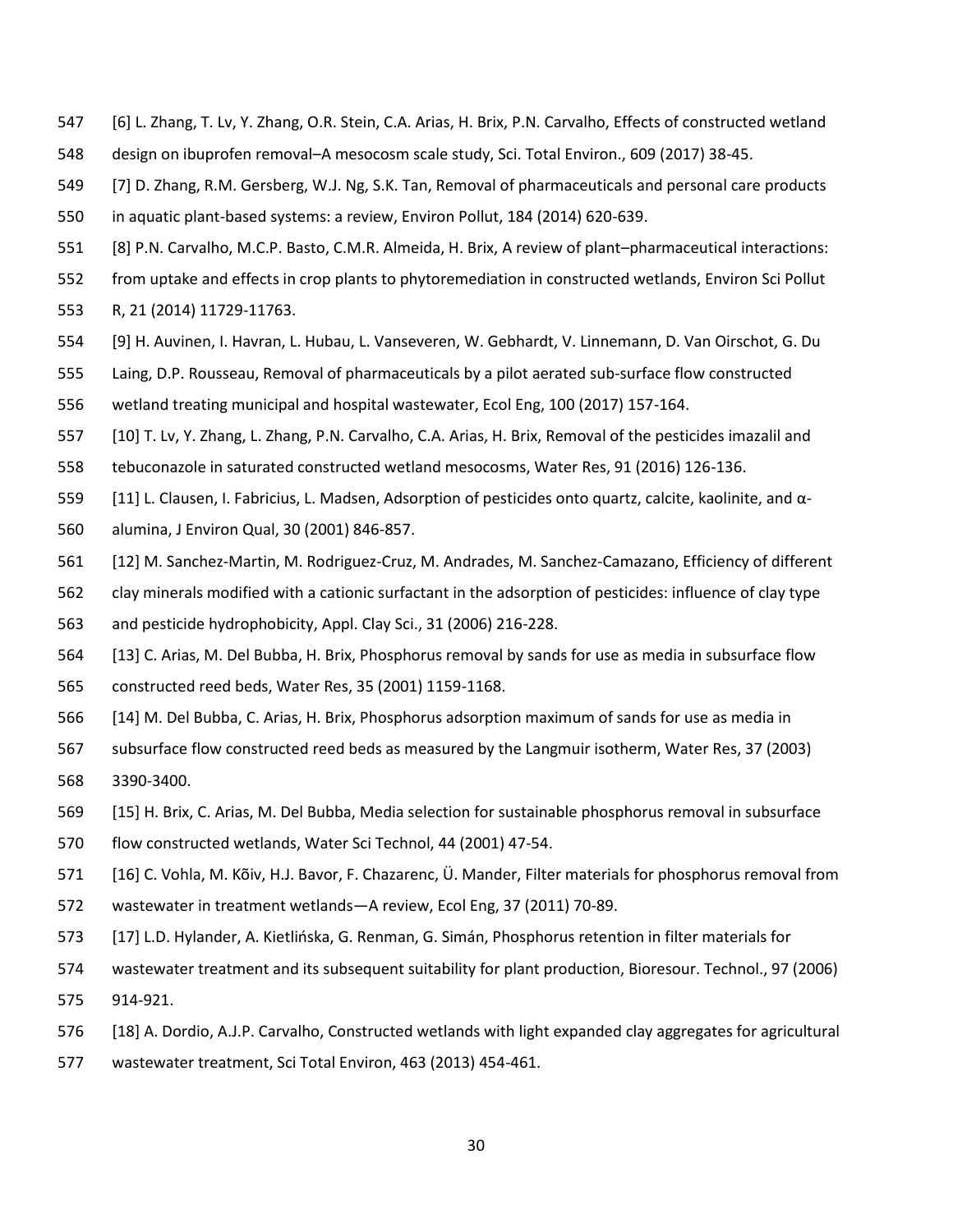- <span id="page-30-0"></span>[19] U. Berg, D. Donnert, P. Weidler, E. Kaschka, G. Knoll, R. Nüesch, Phosphorus removal and recovery
- from wastewater by tobermorite-seeded crystallisation of calcium phosphate, Water Sci Technol, 53 (2006) 131-138.
- <span id="page-30-1"></span>[20] J. Chen, H. Kong, D. Wu, X. Chen, D. Zhang, Z. Sun, Phosphate immobilization from aqueous solution
- by fly ashes in relation to their composition, J Hazard Mater, 139 (2007) 293-300.
- <span id="page-30-2"></span>[21] D. Claveau-Mallet, S. Wallace, Y. Comeau, Model of phosphorus precipitation and crystal formation
- in electric arc furnace steel slag filters, Environ Sci Technol, 46 (2012) 1465-1470.
- <span id="page-30-3"></span>[22] J. Salman, B. Hameed, Removal of insecticide carbofuran from aqueous solutions by banana stalks
- activated carbon, J Hazard Mater, 176 (2010) 814-819.
- [23] V. Marinović, M. Ristić, M. Dostanić, Dynamic adsorption of trinitrotoluene on granular activated
- carbon, J Hazard Mater, 117 (2005) 121-128.
- [24] Y. Chen, Y. Zhu, Z. Wang, Y. Li, L. Wang, L. Ding, X. Gao, Y. Ma, Y. Guo, Application studies of
- activated carbon derived from rice husks produced by chemical-thermal process—A review, Adv Colloid
- Interface, 163 (2011) 39-52.
- <span id="page-30-4"></span>[25] S.A. Boyd, G. Sheng, B.J. Teppen, C.T. Johnston, Mechanisms for the adsorption of substituted
- nitrobenzenes by smectite clays, Environ Sci Technol, 35 (2001) 4227-4234.
- [26] C. Wang, Y. Ding, B.J. Teppen, S.A. Boyd, C. Song, H. Li, Role of interlayer hydration in lincomycin
- sorption by smectite clays, Environ Sci Technol, 43 (2009) 6171-6176.
- [27] A.V. Dordio, A.E. Candeias, A. Pinto, C.T. da Costa, A.P. Carvalho, Preliminary media screening for
- application in the removal of clofibric acid, carbamazepine and ibuprofen by SSF-constructed wetlands,
- Eco. Eng., 35 (2009) 290-302.
- <span id="page-30-5"></span>[28] P. Huttenloch, K.E. Roehl, K. Czurda, Sorption of nonpolar aromatic contaminants by chlorosilane
- surface modified natural minerals, Environ Sci Technol, 35 (2001) 4260-4264.
- <span id="page-30-6"></span>[29] A. Tahar, J. Choubert, C. Miège, M. Esperanza, K. Le Menach, H. Budzinski, C. Wisniewski, M.
- Coquery, Removal of xenobiotics from effluent discharge by adsorption on zeolite and expanded clay: an
- alternative to activated carbon?, Environ. Sci. Pollut. Res., 21 (2014) 5660-5668.
- <span id="page-30-7"></span>[30] R.K. Sharma, A. Kumar, P. Joseph, Removal of atrazine from water by low cost adsorbents derived
- from agricultural and industrial wastes, B Environ Contam Tox, 80 (2008) 461-464.
- [31] R. Boussahel, H. Irinislimane, D. Harik, K.M. Moussaoui, Adsorption, kinetics, and equilibrium
- studies on removal of 4, 4-DDT from aqueous solutions using low-cost adsorbents, Chem Eng Commun,
- 196 (2009) 1547-1558.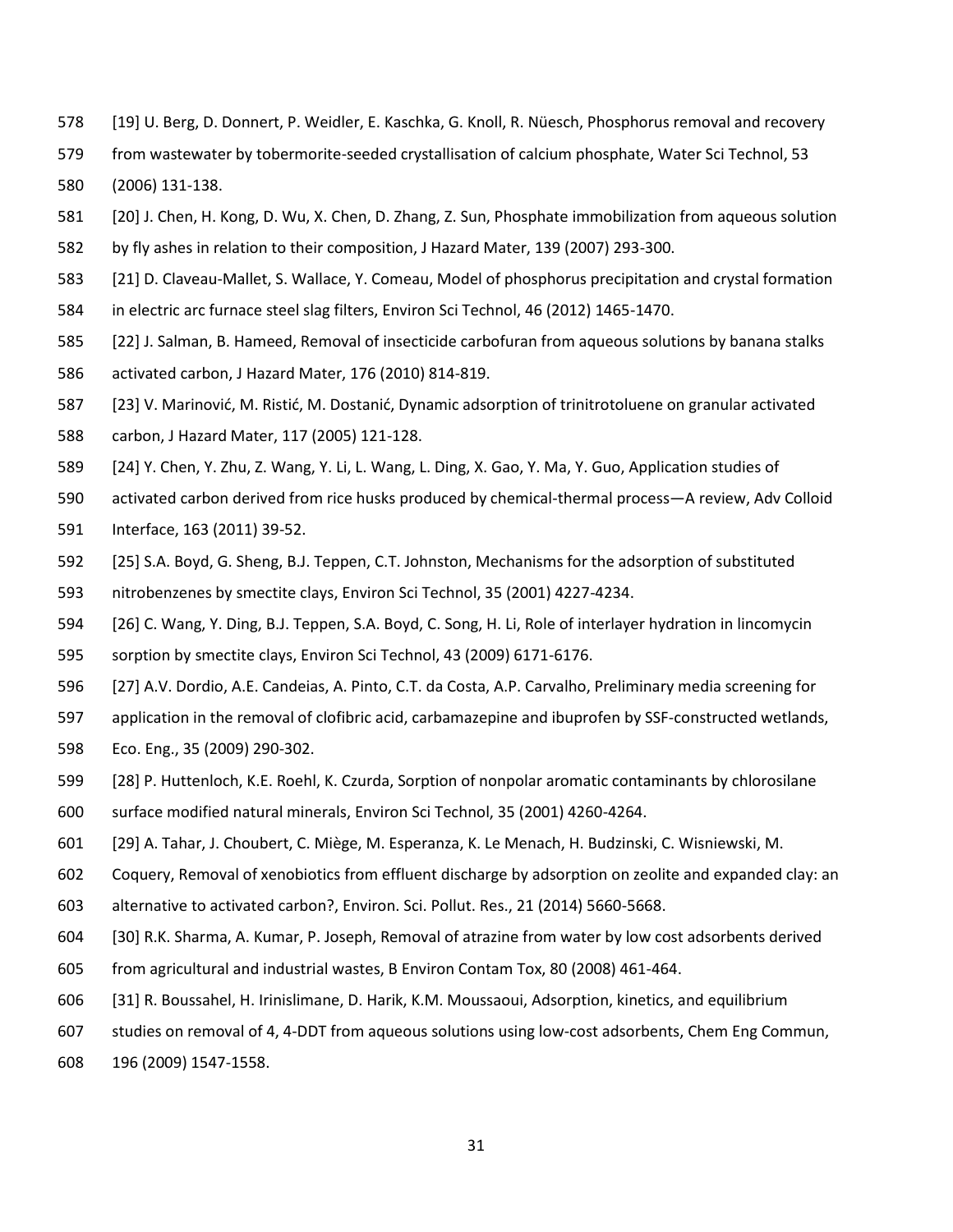- [32] L. Nielsen, P. Zhang, T.J. Bandosz, Adsorption of carbamazepine on sludge/fish waste derived
- adsorbents: Effect of surface chemistry and texture, Chem Eng J, 267 (2015) 170-181.
- <span id="page-31-0"></span>[33] V. Copcia, C. Hristodor, C. Luchian, N. Bilba, I. Sandu, Ammonium nitrogen removal from aqueous
- solution by natural clay, Rev. Chim., 61 (2010) 1192-1196.
- <span id="page-31-1"></span>[34] S.Á. Torrellas, R.G. Lovera, N. Escalona, C. Sepúlveda, J.L. Sotelo, J. García, Chemical-activated
- carbons from peach stones for the adsorption of emerging contaminants in aqueous solutions, Chem
- Eng J, 279 (2015) 788-798.
- <span id="page-31-2"></span>[35] T. Heberer, Occurrence, fate, and removal of pharmaceutical residues in the aquatic environment: a
- review of recent research data, Toxicol Lett, 131 (2002) 5-17.
- [36] B. Petrie, R. Barden, B. Kasprzyk-Hordern, A review on emerging contaminants in wastewaters and
- the environment: current knowledge, understudied areas and recommendations for future monitoring,
- Water Res, 72 (2015) 3-27.
- [37] J. Ryu, J. Oh, S.A. Snyder, Y. Yoon, Determination of micropollutants in combined sewer overflows
- and their removal in a wastewater treatment plant (Seoul, South Korea), Environ Monit Assess, 186
- (2014) 3239-3251.
- <span id="page-31-3"></span>[38] U.E. Bollmann, J. Vollertsen, J. Carmeliet, K. Bester, Dynamics of biocide emissions from buildings in
- a suburban stormwater catchment–Concentrations, mass loads and emission processes, Water Res, 56 (2014) 66-76.
- <span id="page-31-4"></span>[39] M. Gamba, F.M. Flores, J. Madejová, R.M. Torres Sánchez, Comparison of imazalil removal onto
- montmorillonite and nanomontmorillonite and adsorption surface sites involved: an approach for
- agricultural wastewater treatment, Ind Eng Chem Res, 54 (2015) 1529-1538.
- <span id="page-31-5"></span>[40] S. Bissegger, M. Rodriguez, J. Brisson, K.P. Weber, Catabolic profiles of microbial communities in
- relation to plant identity and diversity in free-floating plant treatment wetland mesocosms, Eco. Eng., 67
- (2014) 190-197.
- <span id="page-31-6"></span>[41] K.P. Weber, R.L. Legge, Dynamics in the bacterial community-level physiological profiles and
- hydrological characteristics of constructed wetland mesocosms during start-up, Eco. Eng., 37 (2011)
- 666-677.
- <span id="page-31-8"></span>[42] Y. Zhao, B. Liu, W. Zhang, C. Hu, S. An, Effects of plant and influent C: N: P ratio on microbial
- diversity in pilot-scale constructed wetlands, Ecol Eng, 36 (2010) 441-449.
- <span id="page-31-7"></span>[43] L. Zhang, T. Lyu, Y. Zhang, M. Button, C.A. Arias, K.P. Weber, H. Brix, P.N. Carvalho, Impacts of
- design configuration and plants on the functionality of the microbial community of mesocosm-scale
- constructed wetlands treating ibuprofen, Water Res, 131 (2018) 228-238.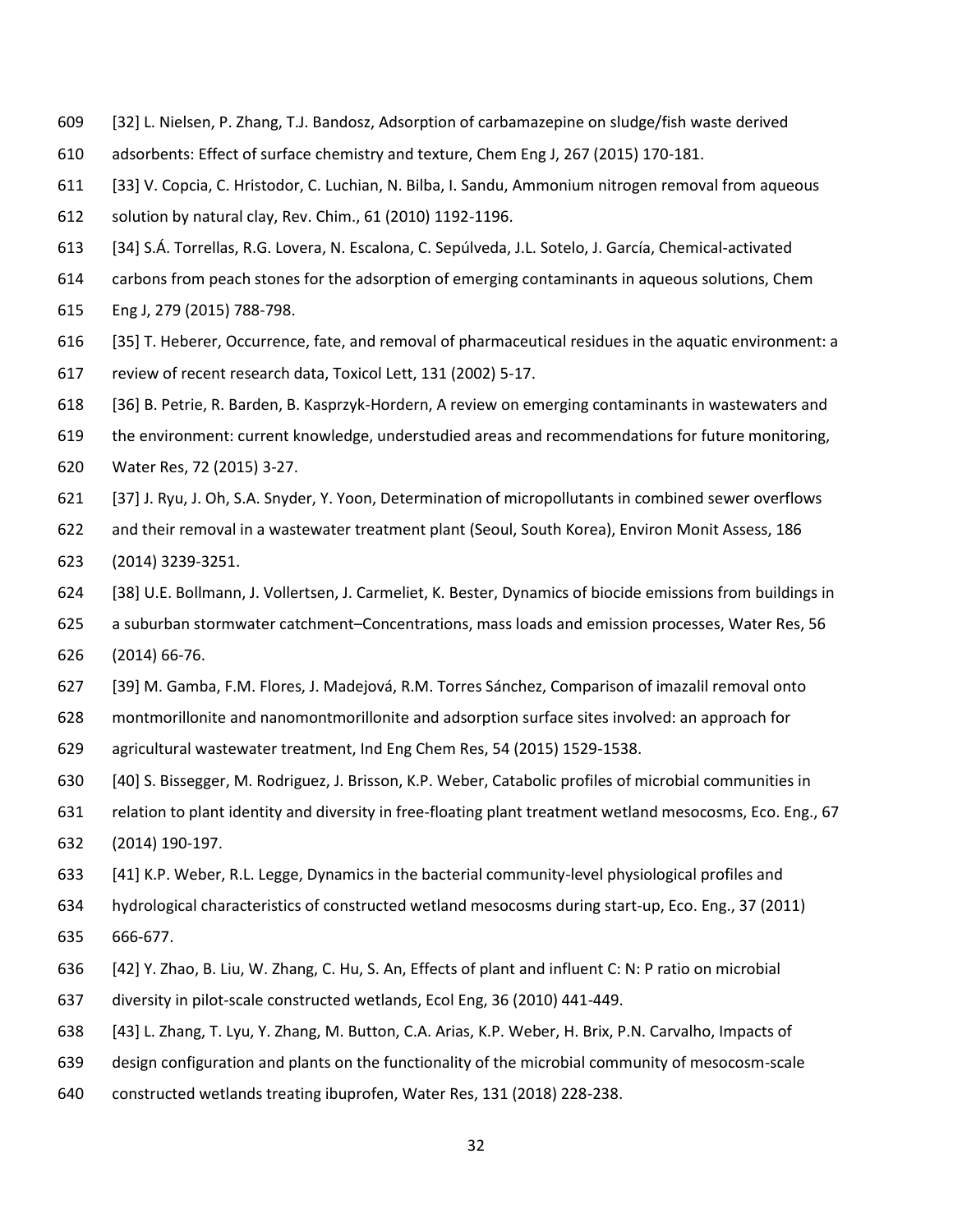- <span id="page-32-11"></span>[44] T. Lv, P.N. Carvalho, L. Zhang, Y. Zhang, M. Button, C.A. Arias, K.P. Weber, H. Brix, Functionality of
- microbial communities in constructed wetlands used for pesticide remediation: Influence of system
- design and sampling strategy, Water Res, 110 (2017) 214-251.
- <span id="page-32-0"></span>[45] APHA, Standard methods for the examination of water & wastewater, 21st ed. American Public
- Health Association (APHA)/American Water Works Association (AWWA)/Water Environment Federation
- (WEF), Washington, DC, USA., (2005).
- <span id="page-32-1"></span> [46] Y. Zhang, P.N. Carvalho, T. Lv, L. Zhang, C.A. Arias, Z. Chen, H. Brix, Ibuprofen and iohexol removal in saturated constructed wetland mesocosms., Ecol Eng, 98 (2017) 394-402.
- <span id="page-32-2"></span>[47] K.P. Weber, R.L. Legge, Method for the detachment of culturable bacteria from wetland gravel, J
- Microbiol Meth, 80 (2010) 242-250.
- <span id="page-32-3"></span>[48] K.P. Weber, J.A. Grove, M. Gehder, W.A. Anderson, R.L. Legge, Data transformations in the analysis
- of community-level substrate utilization data from microplates, J Microbiol Meth, 69 (2007) 461-469.
- <span id="page-32-4"></span>[49] K.P. Weber, R.L. Legge, One-dimensional metric for tracking bacterial community divergence using
- sole carbon source utilization patterns, J Microbiol Meth, 79 (2009) 55-61.
- <span id="page-32-5"></span>[50] M. Button, J. Nivala, K.P. Weber, T. Aubron, R.A. Müller, Microbial community metabolic function in
- subsurface flow constructed wetlands of different designs, Eco. Eng., 80 (2015) 162-171.
- <span id="page-32-6"></span>[51] Ø. Hammer, D. Harper, P. Ryan, PAST: Paleontological Statistics Software Package for education and
- data analysis. Palaeontolia Electronica 4 (1), 9. [http://palaeo-](http://palaeo-electronica.org/2001_1/past/issue1_01htm.)
- [electronica.org/2001\\_1/past/issue1\\_01htm.,](http://palaeo-electronica.org/2001_1/past/issue1_01htm.) in, 2001.
- <span id="page-32-7"></span>[52] A. Digrado, A. Bachy, A. Mozaffar, N. Schoon, F. Bussotti, C. Amelynck, A.C. Dalcq, M.L. Fauconnier,
- 661 M. Aubinet, B. Heinesch, Long term measurements of chlorophyll a fluorescence using the JIP test
- show that combined abiotic stresses influence the photosynthetic performance of the perennial
- ryegrass (*Lolium perenne*) in a managed temperate grassland, Physiol. Plantarum, (2017).
- <span id="page-32-8"></span>[53] J. Cohen, Statistical power analysis for the behavioral sciences Lawrence Earlbaum Associates,
- Hillsdale, NJ, (1988) 20-26.
- <span id="page-32-9"></span>[54] K. Milton, F. Bull, A. Bauman, Reliability and validity testing of a single-item physical activity
- measure, Brit J Sport Med, 45 (2011) 203-208.
- <span id="page-32-10"></span>[55] M. Ghaedi, A. Shokrollahi, H. Hossainian, S.N. Kokhdan, Comparison of activated carbon and
- multiwalled carbon nanotubes for efficient removal of eriochrome cyanine R (ECR): Kinetic, isotherm,
- and thermodynamic study of the removal process, J Chem Eng Data, 56 (2011) 3227-3235.
- [56] A. Mestre, J. Pires, J. Nogueira, A. Carvalho, Activated carbons for the adsorption of ibuprofen,
- Carbon, 45 (2007) 1979-1988.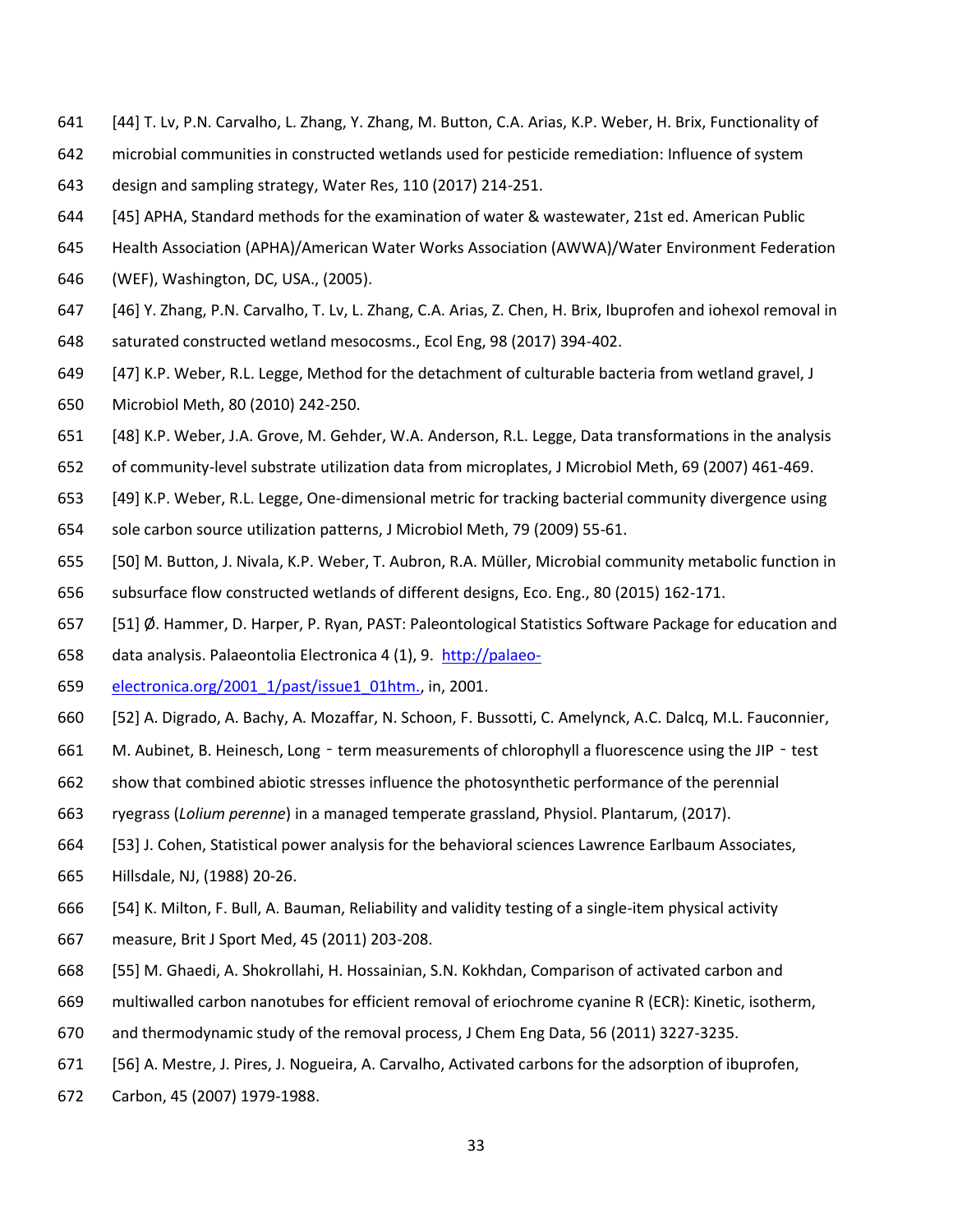- [57] A.S. Mestre, J. Pires, J.M. Nogueira, J.B. Parra, A.P. Carvalho, C.O. Ania, Waste-derived activated
- carbons for removal of ibuprofen from solution: role of surface chemistry and pore structure, Bioresour.
- Technol., 100 (2009) 1720-1726.
- [58] J.-G. Yu, X.-H. Zhao, H. Yang, X.-H. Chen, Q. Yang, L.-Y. Yu, J.-H. Jiang, X.-Q. Chen, Aqueous
- adsorption and removal of organic contaminants by carbon nanotubes, Sci. Total Environ., 482 (2014)
- 241-251.
- <span id="page-33-0"></span>[59] R.H. Kadlec, S. Wallace, Treatment wetlands, Second edition., CRC press, Boca Raton, Florida, 2009.
- <span id="page-33-1"></span>[60] J.L. Conkle, C. Lattao, J.R. White, R.L. Cook, Competitive sorption and desorption behavior for three
- fluoroquinolone antibiotics in a wastewater treatment wetland soil, Chemosphere, 80 (2010) 1353-
- 1359.
- <span id="page-33-2"></span>[61] Y. Li, G. Zhu, W.J. Ng, S.K. Tan, A review on removing pharmaceutical contaminants from
- wastewater by constructed wetlands: design, performance and mechanism, Sci. Total Environ., 468
- (2014) 908-932.
- <span id="page-33-3"></span>[62] Y. He, N.B. Sutton, H.H. Rijnaarts, A.A. Langenhoff, Pharmaceutical biodegradation under three
- anaerobic redox conditions evaluated by chemical and toxicological analyses, Sci Total Environ, (2017).
- <span id="page-33-4"></span>[63] C. Zwiener, F. Frimmel, Short-term tests with a pilot sewage plant and biofilm reactors for the
- biological degradation of the pharmaceutical compounds clofibric acid, ibuprofen, and diclofenac, Sci.
- Total Environ., 309 (2003) 201-211.
- <span id="page-33-5"></span>[64] Y. Zhang, T. Lv, P.N. Carvalho, C.A. Arias, Z. Chen, H. Brix, Removal of the pharmaceuticals ibuprofen
- and iohexol by four wetland plant species in hydroponic culture: plant uptake and microbial
- degradation, Environ. Sci. Pollut. Res., 23 (2016) 2890-2898.
- <span id="page-33-6"></span>[65] T. Lv, Y. Zhang, P.N. Carvalho, L. Zhang, M. Button, C.A. Arias, K.P. Weber, H. Brix, Microbial
- community metabolic function in constructed wetland mesocosms treating the pesticides imazalil and
- tebuconazole, Ecol Eng, 98 (2017) 378-387.
- <span id="page-33-7"></span>[66] K.P. Weber, R.L. Legge, Comparison of the catabolic activity and catabolic profiles of rhizospheric,
- gravel-associated and interstitial microbial communities in treatment wetlands, Water Sci Technol, 67
- (2013) 886-893.
- <span id="page-33-8"></span>[67] C.S. Calheiros, A.F. Duque, A. Moura, I.S. Henriques, A. Correia, A.O. Rangel, P.M. Castro, Substrate
- effect on bacterial communities from constructed wetlands planted with Typha latifolia treating
- industrial wastewater, Ecol Eng, 35 (2009) 744-753.